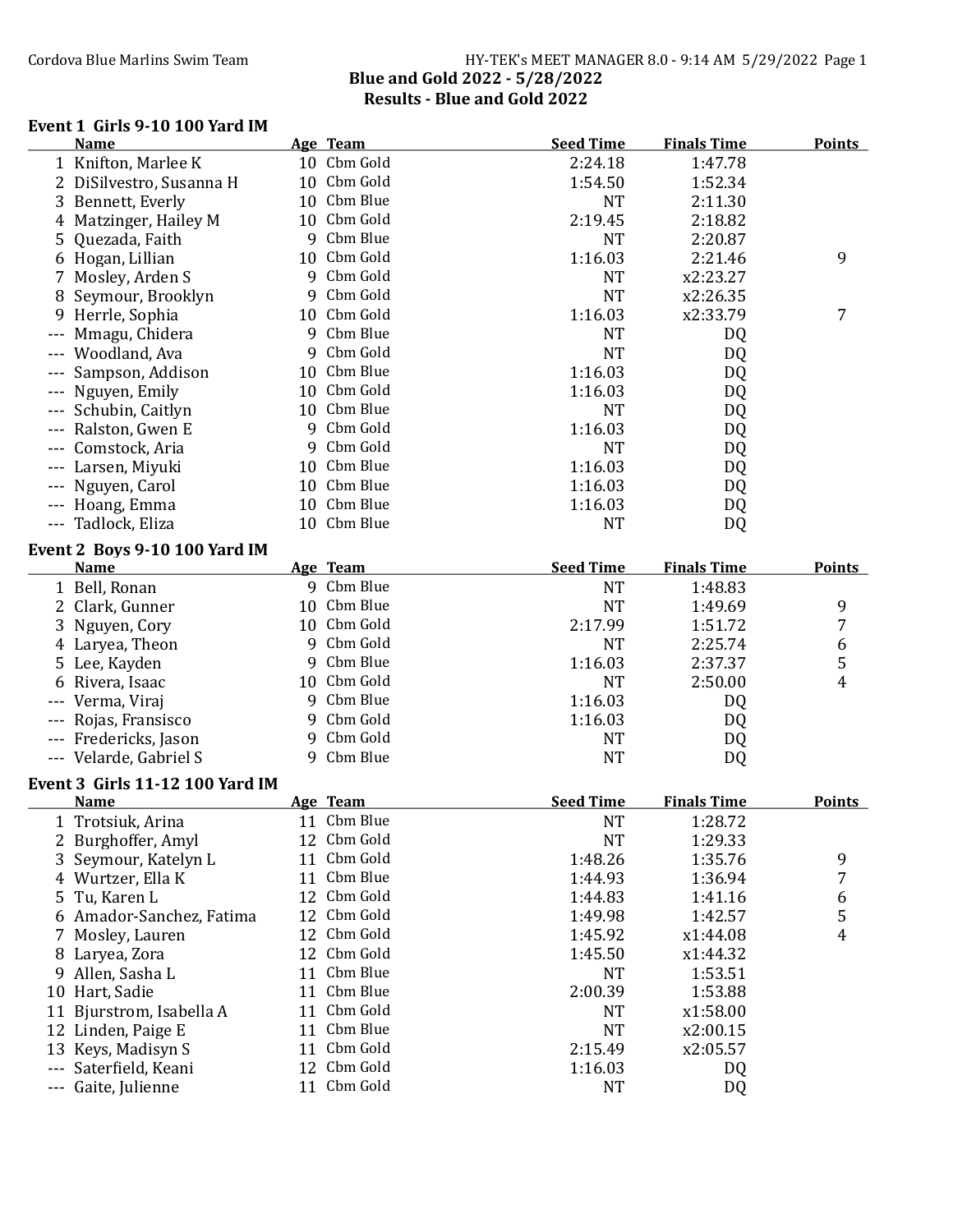### Cordova Blue Marlins Swim Team **HY-TEK's MEET MANAGER 8.0 - 9:14 AM 5/29/2022** Page 2 Blue and Gold 2022 - 5/28/2022 Results - Blue and Gold 2022

**Name Age Time Reed Time Finals Time Points** 

# (Event 3 Girls 11-12 100 Yard IM)<br>Name Age Team

|       | --- Quezada, Grace                     |    | 11 Cbm Blue | 1:50.45          | DQ                 |                |
|-------|----------------------------------------|----|-------------|------------------|--------------------|----------------|
|       | <b>Event 4 Boys 11-12 100 Yard IM</b>  |    |             |                  |                    |                |
|       | <b>Name</b>                            |    | Age Team    | <b>Seed Time</b> | <b>Finals Time</b> | <b>Points</b>  |
|       | 1 Ax, Darryl                           |    | 12 Cbm Gold | 1:18.05          | 1:21.13            | 9              |
|       | 2 Mmagu, Chidubem                      |    | 12 Cbm Blue | 1:28.78          | 1:22.55            | $\overline{7}$ |
|       | 3 Cazier, Xijvien                      |    | 12 Cbm Gold | <b>NT</b>        | 1:44.64            |                |
|       | 4 Hart, Hayden                         |    | 12 Cbm Blue | 2:11.94          | 1:48.40            | 6              |
|       | 5 Parker, Mason                        |    | 11 Cbm Gold | 1:16.03          | 2:06.29            | 5              |
|       | 6 Laverty, Justin                      |    | 11 Cbm Blue | <b>NT</b>        | 2:55.72            | 4              |
|       | Sampson, Kal                           |    | 12 Cbm Gold | <b>NT</b>        | DQ                 |                |
| $---$ | Poddar, Neil                           |    | 11 Cbm Blue | <b>NT</b>        | DQ.                |                |
|       | <b>Event 5 Girls 13-14 100 Yard IM</b> |    |             |                  |                    |                |
|       | <b>Name</b>                            |    | Age Team    | <b>Seed Time</b> | <b>Finals Time</b> | <b>Points</b>  |
|       | 1 Seymour, Madelyn R                   |    | 14 Cbm Blue | 1:29.78          | 1:21.66            | 9              |
|       | 2 DiSilvestro, Mary A                  |    | 14 Cbm Blue | 1:31.17          | 1:25.84            | 7              |
|       | 3 Tolamatl, Magdalena I                |    | 13 Cbm Gold | 1:26.49          | 1:26.20            | 6              |
|       | 4 Danelia, Nia                         |    | 14 Cbm Gold | <b>NT</b>        | 1:51.47            | 5              |
|       | --- Watson, Peyton                     |    | 13 Cbm Gold | <b>NT</b>        | DQ.                |                |
|       | --- Du Val, Karsyn L                   |    | 14 Cbm Gold | <b>NT</b>        | DQ                 |                |
|       | Event 6 Boys 13-14 100 Yard IM         |    |             |                  |                    |                |
|       | <b>Name</b>                            |    | Age Team    | <b>Seed Time</b> | <b>Finals Time</b> | <b>Points</b>  |
|       | 1 Tu, Ryan K                           |    | 14 Cbm Blue | 1:11.97          | 1:08.03            | 9              |
|       | 2 Aebersold, Zackary J                 |    | 14 Cbm Gold | 1:34.68          | 1:18.16            | $\overline{7}$ |
|       | 3 Cazier, Bhavik J                     |    | 14 Cbm Gold | 1:21.93          | 1:18.32            | 6              |
|       | 4 Hartono, Owen D                      |    | 13 Cbm Gold | 1:37.15          | 1:25.06            | 5              |
|       | 5 Nguyen, Coby                         |    | 14 Cbm Blue | 1:22.96          | 1:25.40            | $\overline{4}$ |
|       | 6 Schubin, Tyler S                     |    | 14 Cbm Gold | <b>NT</b>        | 1:28.63            |                |
|       | 7 Haynes, Caleb E                      |    | 13 Cbm Gold | 1:45.54          | x1:33.09           |                |
|       | 8 Pham, Ethan                          |    | 14 Cbm Gold | 1:32.64          | x1:35.36           | 3              |
|       | 9 Smith, Zion A                        |    | 14 Cbm Blue | 1:43.66          | 1:36.23            | $\overline{c}$ |
|       | 10 Doan, Anthony                       |    | 14 Cbm Blue | 1:35.50          | 1:38.01            | $\mathbf{1}$   |
|       | 11 Haynes, Austin                      |    | 13 Cbm Gold | <b>NT</b>        | x1:39.23           |                |
|       | 12 Smirnov, Levi                       |    | 13 Cbm Blue | <b>NT</b>        | x1:46.91           |                |
|       | Du Val, Gavin P                        |    | 13 Cbm Blue | 1:54.52          | DQ                 |                |
|       | --- Werner, Logan                      |    | 13 Cbm Blue | <b>NT</b>        | DQ                 |                |
|       | --- Gaite, Justin                      |    | 14 Cbm Gold | <b>NT</b>        | DQ                 |                |
|       | --- Curl, Joshua J                     |    | 13 Cbm Blue | 1:53.25          | DQ                 |                |
|       | --- Wong, Isaac                        |    | 13 Cbm Blue | <b>NT</b>        | DQ                 |                |
|       | <b>Event 7 Girls 15-18 100 Yard IM</b> |    |             |                  |                    |                |
|       | <b>Name</b>                            |    | Age Team    | <b>Seed Time</b> | <b>Finals Time</b> | <b>Points</b>  |
|       | 1 Dressler, Kaiya                      |    | 15 Cbm Blue | 1:18.47          | 1:17.24            | 9              |
|       | 2 Pham, Erica                          |    | 16 Cbm Gold | 1:21.79          | 1:21.44            | 7              |
|       | 3 Ax, Katia                            | 15 | Cbm Blue    | 1:27.00          | 1:23.52            | 6              |
|       | Smirnov, Ruth                          | 16 | Cbm Gold    | 1:48.59          | 1:26.98            | 5              |
| 5     | Doan, Kim                              | 16 | Cbm Blue    | 1:27.27          | 1:27.06            | 4              |
|       | Bjurstrom, Brianna M                   | 16 | Cbm Blue    | <b>NT</b>        | 1:31.63            |                |
|       | 7 Portillo, Selma E                    | 16 | Cbm Blue    | 1:51.86          | x1:39.48           | 3              |
|       | 8 Portillo, Celia                      | 15 | Cbm Gold    | 2:24.65          | 1:50.69            |                |
|       | 9 Velarde, Hailey V                    | 15 | Cbm Gold    | NT               | 2:28.02            |                |
|       |                                        |    |             |                  |                    |                |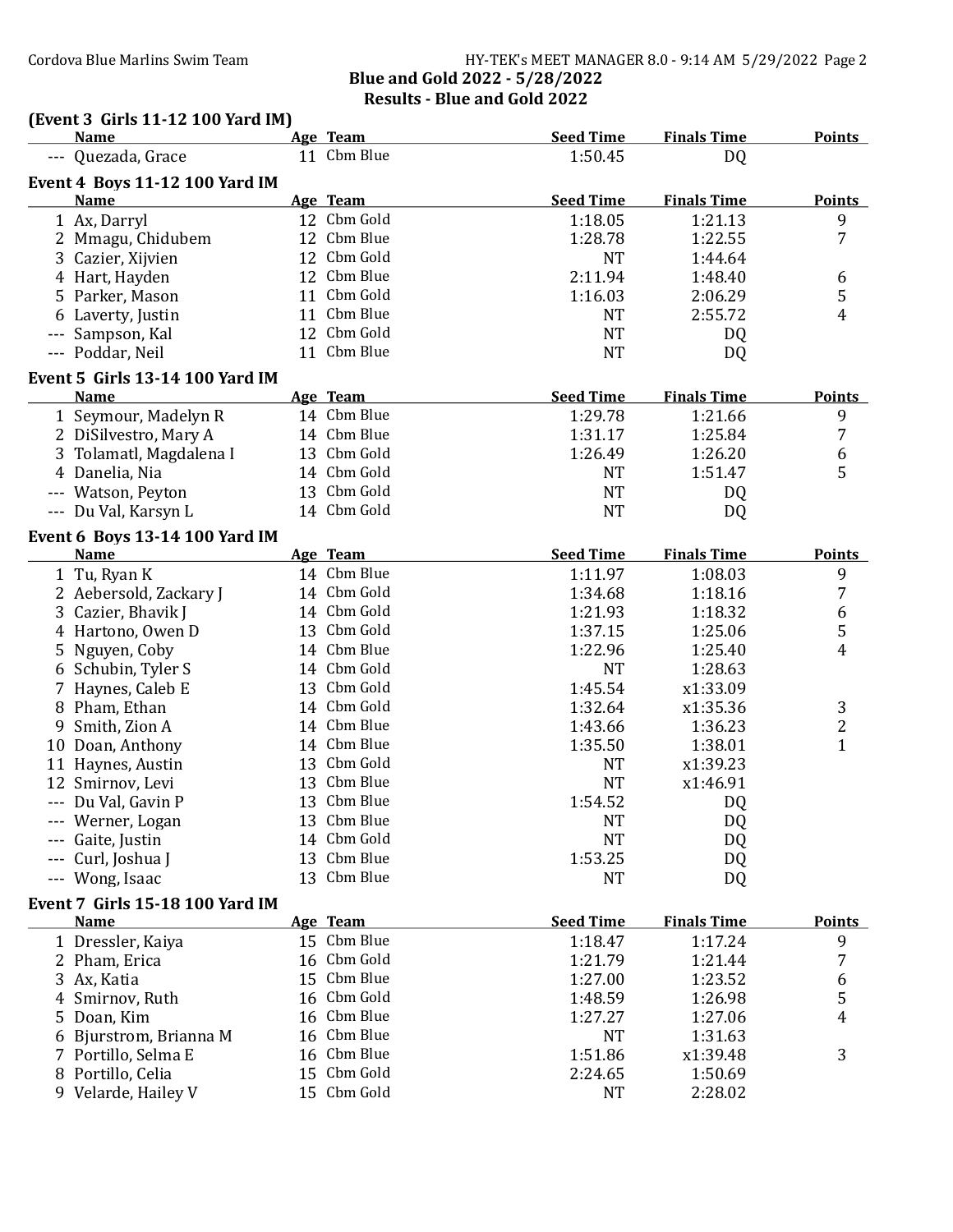### Cordova Blue Marlins Swim Team Team HY-TEK's MEET MANAGER 8.0 - 9:14 AM 5/29/2022 Page 3 Blue and Gold 2022 - 5/28/2022 Results - Blue and Gold 2022

#### Event 8 Boys 15-18 100 Yard IM

| Name                  | Age Team        | <b>Seed Time</b> | <b>Finals Time</b> | <b>Points</b> |
|-----------------------|-----------------|------------------|--------------------|---------------|
| 1 Tolamatl, Andrew D  | 16 Cbm Gold     | 1:09.59          | 1:08.08            | 9             |
| 2 Rooney, Grant       | 16 Cbm Blue     | 1:10.51          | 1:09.35            | 7             |
| 3 Dressler, Jacob     | 17 Cbm Gold     | 1:11.33          | 1:12.97            | 6             |
| 4 Lee, Nathan         | 15 Cbm Gold     | 1:14.13          | 1:16.19            | 5             |
| 5 Cazier, Zekaia J    | 16 Cbm Blue     | 1:17.66          | 1:18.19            | 4             |
| 6 Wurtzer, Caleb R    | 15 Cbm Blue     | 1:22.30          | 1:18.88            |               |
| 7 Garner, Vincent     | 17 Cbm Gold     | 1:25.29          | 1:27.24            |               |
| 8 Justiniani, Cyrus L | 16 Cbm Blue     | 1:16.03          | 1:33.03            | 3             |
| --- Saterfield, Kahai | 15 Cbm Blue     | 1:16.03          | DQ                 |               |
| --- Hill, Marcello    | Cbm Gold<br>17  | 1:16.03          | DQ                 |               |
| --- Harrison, Noah    | 16 Cbm Gold     | 1:20.00          | DQ                 |               |
| --- Marsh-Wood, Silas | 17 Cbm Blue     | NT               | DQ                 |               |
| Lemison, Rodger       | Cbm Gold<br>18. | NT               | DQ                 |               |
|                       |                 |                  |                    |               |

### Event 21 Girls 6 & Under 25 Yard Freestyle

| <b>Name</b>           | Age Team   | <b>Seed Time</b> | <b>Finals Time</b> | <b>Points</b> |
|-----------------------|------------|------------------|--------------------|---------------|
| 1 Morgan, Skylar      | 6 Cbm Blue | 32.88            | 32.31              | 9             |
| 2 Cornelison, Vanessa | 6 Cbm Gold | NT               | 35.84              |               |
| 3 Clark, Holland      | 6 Cbm Blue | <b>NT</b>        | 39.16              | 6             |
| 4 Mack, Gates         | 6 Cbm Gold | NT               | 42.72              |               |
| 5 Roberts, Aurelia R  | 6 Cbm Gold | <b>NT</b>        | 44.28              | 5             |
| 6 Landberg, Evelyn Q  | 6 Cbm Blue | NT               | 46.54              | 4             |
| 7 Baldwin, Skylar M   | 5 Cbm Gold | <b>NT</b>        | 46.87              |               |
| 8 Bennett, Isla       | 5 Cbm Blue | <b>NT</b>        | 47.51              |               |
| --- Rojas, Katalyna   | 6 Cbm Blue | NT               | DQ                 |               |
| --- Franklin, Audrey  | 4 Cbm Gold | NT               | DQ                 |               |
| --- Millett, Olivia   | 4 Cbm Blue | NT               | DQ                 |               |
| --- Rickel, Bailey    | 6 Cbm Blue | NT               | DQ                 |               |

#### Event 22 Boys 6 & Under 25 Yard Freestyle

| <b>Name</b>         | Age Team   | <b>Seed Time</b> | <b>Finals Time</b> | <b>Points</b> |
|---------------------|------------|------------------|--------------------|---------------|
| 1 Quezada, Ben      | 6 Cbm Gold | 34.81            | 32.02              |               |
| 2 Franklin, Levi    | 6 Cbm Blue | 53.82            | 37.52              |               |
| 3 Ralston, Oliver J | 6 Cbm Blue | NT               | 49.77              | 6             |
| 4 Hogan, Oliver     | 6 Cbm Gold | <b>NT</b>        | 56.03              |               |
| 5 Wilcox, Ryker     | 5 Cbm Gold | NT               | 59.15              | 4             |
| 6 Laryea, Noah      | 5 Cbm Gold | <b>NT</b>        | 1:00.89            | 3             |
| 7 Cazier, Phineas   | 5 Cbm Blue | NT               | 1:14.95            |               |

### Event 23 Girls 7-8 25 Yard Freestyle

| <b>Name</b>              | <b>Age Team</b> | <b>Seed Time</b> | <b>Finals Time</b> | <b>Points</b> |
|--------------------------|-----------------|------------------|--------------------|---------------|
| 1 Mmagu, Chioma G        | 7 Cbm Blue      | 20.34            | 19.61              | 9             |
| 2 Morgan, Makena         | 8 Cbm Gold      | 23.00            | 22.91              | 7             |
| 3 Knifton, Taylor M      | 7 Cbm Blue      | 25.80            | 23.36              | 6             |
| 4 Flitsch, Addison       | 8 Cbm Blue      | <b>NT</b>        | 24.02              |               |
| 5 Gegogeine, Abigail A   | 7 Cbm Gold      | 31.56            | 25.43              | 5             |
| 6 Millett, Harper        | 7 Cbm Gold      | 33.43            | 29.66              | 4             |
| 7 Wilcox, Prestyn        | 7 Cbm Gold      | NT               | 30.22              |               |
| 8 Bjurstrom, Sophia      | 8 Cbm Blue      | NT               | 35.60              |               |
| 9 DiSilvestro, Abigail R | 8 Cbm Blue      | NT               | x36.48             |               |
| 10 Beck, Amelia          | 7 Cbm Gold      | 35.94            | x40.27             | 3             |
| Ngo, Elsa R              | 7 Cbm Blue      | NT               | x42.85             |               |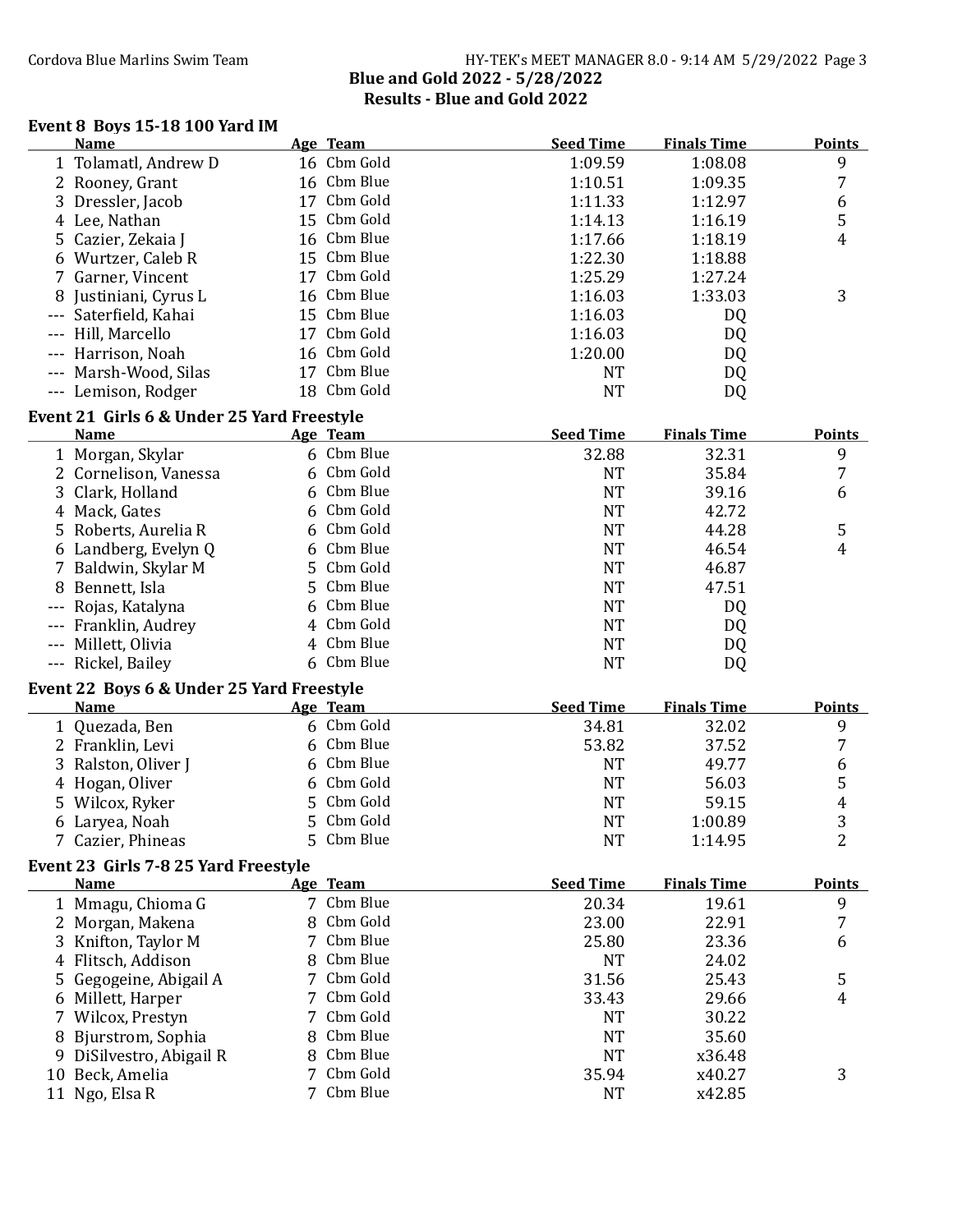### Cordova Blue Marlins Swim Team **HY-TEK's MEET MANAGER 8.0 - 9:14 AM 5/29/2022** Page 4 Blue and Gold 2022 - 5/28/2022 Results - Blue and Gold 2022

## (Event 23 Girls 7-8 25 Yard Freestyle)<br>Name Age Team

|   | <b>Name</b>                           |                | Age Team                   | <b>Seed Time</b>          | <b>Finals Time</b>          | <b>Points</b>  |
|---|---------------------------------------|----------------|----------------------------|---------------------------|-----------------------------|----------------|
|   | 12 Matzinger, Brooke                  |                | 7 Cbm Gold                 | 51.44                     | x46.38                      |                |
|   | Event 24 Boys 7-8 25 Yard Freestyle   |                |                            |                           |                             |                |
|   | <b>Name</b>                           |                | Age Team                   | <b>Seed Time</b>          | <b>Finals Time</b>          | <b>Points</b>  |
|   | 1 Rivera, Matthew                     |                | 7 Cbm Gold                 | <b>NT</b>                 | 25.58                       |                |
|   | 2 Del Toro, Julian                    | 8              | Cbm Blue                   | 39.23                     | 28.02                       | 9              |
|   | 3 Lee, Elijah                         | 8              | Cbm Gold                   | <b>NT</b>                 | 28.82                       | 7              |
|   | 4 Franklin, Carter                    | 8              | Cbm Gold                   | 25.91                     | 29.05                       | 6              |
|   | 5 Cazier, Hendryk J                   | 8              | Cbm Blue                   | 31.67                     | 31.67                       | 5              |
|   | 6 Hogan, Lucas                        | 8              | Cbm Gold                   | <b>NT</b>                 | 32.00                       |                |
|   | 7 Twining, Elijah                     | $\overline{7}$ | Cbm Gold                   | 35.28                     | x32.48                      | $\overline{4}$ |
|   | 8 Woodland, James                     |                | 7 Cbm Blue                 | 30.72                     | 33.51                       | 3              |
|   | 9 Wurtzer, Ian                        |                | 7 Cbm Gold                 | 31.07                     | x33.54                      | $\overline{2}$ |
|   | 10 Herrle, Thomas                     |                | 7 Cbm Blue                 | <b>NT</b>                 | 36.41                       |                |
|   | 11 Roberts, Emmett S                  |                | 8 Cbm Blue                 | <b>NT</b>                 | x37.84                      | $\mathbf{1}$   |
|   | 12 Rodriguez, Robert                  |                | 7 Cbm Blue                 | <b>NT</b>                 | x1:00.92                    |                |
|   |                                       |                |                            |                           |                             |                |
|   | Event 25 Girls 9-10 25 Yard Freestyle |                |                            |                           |                             |                |
|   | <b>Name</b>                           |                | Age Team<br>10 Cbm Gold    | <b>Seed Time</b><br>17.13 | <b>Finals Time</b><br>16.36 | <b>Points</b>  |
|   | 1 Knifton, Marlee K                   |                |                            |                           |                             | 9              |
|   | 2 Mmagu, Chidera                      |                | 9 Cbm Blue                 | 16.76                     | 16.42                       | 7              |
|   | 3 DiSilvestro, Susanna H              |                | 10 Cbm Gold<br>10 Cbm Gold | 22.81                     | 17.83                       | 6              |
|   | 4 Herrle, Sophia                      |                |                            | <b>NT</b>                 | 21.49                       |                |
|   | 5 Quezada, Faith                      |                | 9 Cbm Blue                 | 31.02                     | 21.63                       |                |
|   | 6 Bennett, Everly                     |                | 10 Cbm Blue                | 22.35                     | 22.49                       | 5              |
|   | 7 Larsen, Miyuki                      | 10             | Cbm Blue                   | <b>NT</b>                 | 22.81                       |                |
|   | 8 Matzinger, Hailey M                 | 10             | Cbm Gold                   | 23.56                     | 23.04                       | $\overline{4}$ |
| 9 | Tadlock, Eliza                        | 10             | Cbm Blue                   | 24.30                     | x23.13                      | 3              |
|   | 10 Schubin, Caitlyn                   | 10             | Cbm Blue                   | 26.97                     | x23.91                      |                |
|   | 11 Hogan, Lillian                     | 10             | Cbm Gold                   | <b>NT</b>                 | x24.05                      |                |
|   | 12 Woodland, Ava                      | 9              | Cbm Gold                   | 27.13                     | x24.12                      |                |
|   | 13 Seymour, Brooklyn                  |                | 9 Cbm Gold                 | 28.38                     | x24.63                      |                |
|   | 14 Nguyen, Emily                      |                | 10 Cbm Gold                | <b>NT</b>                 | x25.24                      |                |
|   | 15 Comstock, Aria                     | 9              | Cbm Gold                   | <b>NT</b>                 | x25.99                      |                |
|   | 16 Mosley, Arden S                    |                | 9 Cbm Gold                 | 24.67                     | x26.16                      | $\overline{2}$ |
|   | 17 Sampson, Addison                   | 10             | Cbm Blue                   | <b>NT</b>                 | x29.58                      |                |
|   | 18 Hoang, Emma                        |                | 10 Cbm Blue                | <b>NT</b>                 | x30.45                      |                |
|   | 19 Ralston, Gwen E                    |                | 9 Cbm Gold                 | NT                        | x32.15                      |                |
|   | 20 Nguyen, Carol                      |                | 10 Cbm Blue                | <b>NT</b>                 | x37.46                      |                |
|   | Event 26 Boys 9-10 25 Yard Freestyle  |                |                            |                           |                             |                |
|   | <b>Name</b>                           |                | Age Team                   | <b>Seed Time</b>          | <b>Finals Time</b>          | <b>Points</b>  |
|   | 1 Clark, Gunner                       |                | 10 Cbm Blue                | 17.34                     | 16.57                       | 9              |
|   | Nguyen, Cory                          | 10             | Cbm Gold                   | 20.56                     | 17.47                       | 7              |
|   | 3 Fredericks, Jason                   | 9              | Cbm Gold                   | <b>NT</b>                 | 19.05                       |                |
| 4 | Bell, Ronan                           | 9              | Cbm Blue                   | 25.70                     | 19.45                       | 6              |
|   | 5 Laryea, Theon                       | 9              | Cbm Gold                   | 22.84                     | 19.54                       | 5              |
|   | 6 Athey, Levi                         | 9              | Cbm Gold                   | 29.09                     | 20.03                       | 4              |
|   | Lee, Kayden                           | 9              | Cbm Blue                   | <b>NT</b>                 | 29.42                       | 3              |
|   | 8 Verma, Viraj                        | 9              | Cbm Blue                   | <b>NT</b>                 | 31.09                       |                |
| 9 | Rivera, Isaac                         | 10             | Cbm Gold                   | <b>NT</b>                 | x31.81                      |                |
|   | 10 Rojas, Fransisco                   |                | 9 Cbm Gold                 | NT                        | x34.41                      | 2              |
|   |                                       |                |                            |                           |                             |                |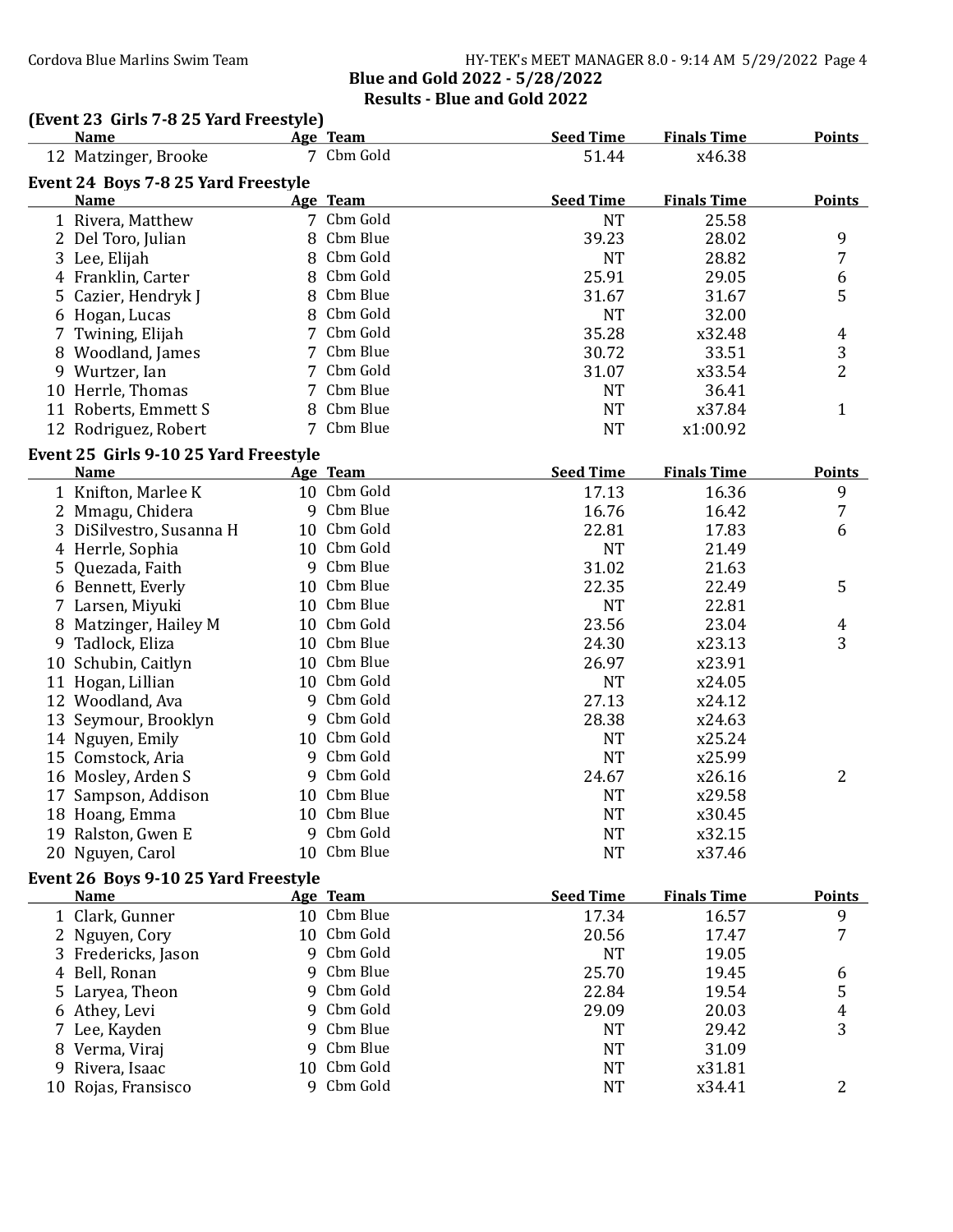### Cordova Blue Marlins Swim Team Team HY-TEK's MEET MANAGER 8.0 - 9:14 AM 5/29/2022 Page 5 Blue and Gold 2022 - 5/28/2022 Results - Blue and Gold 2022

# (Event 26 Boys 9-10 25 Yard Freestyle)<br>Name Age Team

|    | <b>Name</b>                            | Age Team        | <b>Seed Time</b> | <b>Finals Time</b> | <b>Points</b>    |
|----|----------------------------------------|-----------------|------------------|--------------------|------------------|
|    | 11 Velarde, Gabriel S                  | 9 Cbm Blue      | <b>NT</b>        | x39.48             |                  |
|    | Event 27 Girls 11-12 50 Yard Freestyle |                 |                  |                    |                  |
|    | <b>Name</b>                            | Age Team        | <b>Seed Time</b> | <b>Finals Time</b> | <b>Points</b>    |
|    | 1 Burghoffer, Amyl                     | 12 Cbm Gold     | <b>NT</b>        | 34.52              |                  |
|    | 2 Trotsiuk, Arina                      | 11 Cbm Blue     | <b>NT</b>        | 35.64              |                  |
|    | 3 Quezada, Grace                       | 11 Cbm Blue     | 41.01            | 36.22              | 9                |
|    | 4 Laryea, Zora                         | 12 Cbm Gold     | 38.87            | 36.92              | 7                |
|    | 5 Seymour, Katelyn L                   | 11 Cbm Gold     | 39.31            | 37.02              | 6                |
|    | 6 Wurtzer, Ella K                      | 11 Cbm Blue     | 39.81            | 37.34              | 5                |
|    | 7 Keys, Madisyn S                      | 11 Cbm Gold     | 41.07            | 38.88              | $\boldsymbol{4}$ |
|    | 8 Amador-Sanchez, Fatima               | 12 Cbm Gold     | 39.68            | x39.66             | 3                |
|    | 9 Mosley, Lauren                       | 12 Cbm Gold     | 39.26            | x40.11             |                  |
|    | 10 Linden, Paige E                     | 11 Cbm Blue     | 50.58            | 40.42              |                  |
|    | 11 Allen, Sasha L                      | 11 Cbm Blue     | 43.36            | x40.46             |                  |
|    | 12 Hart, Sadie                         | 11 Cbm Blue     | 44.73            | x43.07             |                  |
|    | 13 Tu, Karen L                         | 12 Cbm Gold     | 49.06            | x45.07             |                  |
|    | 14 Saterfield, Keani                   | 12 Cbm Gold     | NT               | x45.73             |                  |
|    | 15 Bjurstrom, Isabella A               | 11 Cbm Gold     | <b>NT</b>        | x46.15             |                  |
|    | 16 Gaite, Julienne                     | 11 Cbm Gold     | <b>NT</b>        | x46.27             |                  |
|    | Event 28 Boys 11-12 50 Yard Freestyle  |                 |                  |                    |                  |
|    | <b>Name</b>                            | Age Team        | <b>Seed Time</b> | <b>Finals Time</b> | <b>Points</b>    |
|    | 1 Ax, Darryl                           | 12 Cbm Gold     | 32.73            | 29.77              | 9                |
|    | 2 Mmagu, Chidubem                      | 12 Cbm Blue     | 34.00            | 31.04              | 7                |
|    | 3 Toney, Landen                        | 12 Cbm Blue     | <b>NT</b>        | 35.84              |                  |
|    | 4 Cazier, Xijvien                      | 12 Cbm Gold     | 41.17            | 36.16              | 6                |
|    | 5 Hart, Hayden                         | 12 Cbm Blue     | 39.14            | 40.75              | 5                |
|    | 6 Parker, Mason                        | 11 Cbm Gold     | <b>NT</b>        | 53.20              |                  |
|    | 7 Laverty, Justin                      | 11 Cbm Blue     | <b>NT</b>        | 54.77              |                  |
|    | 8 Poddar, Neil                         | 11 Cbm Blue     | 1:02.44          | x1:06.12           | 4                |
|    | 9 Sampson, Kal                         | 12 Cbm Gold     | 1:32.53          | 1:12.59            | 3                |
|    | Event 29 Girls 13-14 50 Yard Freestyle |                 |                  |                    |                  |
|    | <b>Name</b>                            | Age Team        | <b>Seed Time</b> | <b>Finals Time</b> | <b>Points</b>    |
|    | 1 Seymour, Madelyn R                   | 14 Cbm Blue     | 32.75            | 31.59              | 9                |
|    | 2 DiSilvestro, Mary A                  | 14 Cbm Blue     | 42.65            | 33.14              | 7                |
|    | 3 Tolamatl, Magdalena I                | 13 Cbm Gold     | 33.89            | 33.60              | 6                |
|    | 4 Du Val, Karsyn L                     | 14 Cbm Gold     | 39.71            | 39.01              | 5                |
|    | 5 Danelia, Nia                         | 14 Cbm Gold     | <b>NT</b>        | 39.34              | 4                |
|    | 6 Watson, Peyton                       | 13 Cbm Gold     | <b>NT</b>        | 53.57              | 3                |
|    | Event 30 Boys 13-14 50 Yard Freestyle  |                 |                  |                    |                  |
|    | <b>Name</b>                            | <b>Age Team</b> | <b>Seed Time</b> | <b>Finals Time</b> | <b>Points</b>    |
|    | 1 Tu, Ryan K                           | 14 Cbm Blue     | 28.89            | 28.15              | 9                |
|    | 2 Aebersold, Zackary J                 | 14 Cbm Gold     | 34.14            | 30.62              | 7                |
|    | 3 Hartono, Owen D                      | 13 Cbm Gold     | 36.94            | 30.63              | 6                |
|    | 4 Cazier, Bhavik J                     | 14 Cbm Gold     | 32.29            | 31.58              | 5                |
|    | 5 Schubin, Tyler S                     | 14 Cbm Gold     | 37.90            | 32.59              |                  |
|    | 6 Haynes, Caleb E                      | 13 Cbm Gold     | 34.56            | x33.86             | 4                |
|    | 7 Pham, Ethan                          | 14 Cbm Gold     | 38.64            | x33.94             |                  |
|    | 8 Gaite, Justin                        | 14 Cbm Gold     | NT               | x34.00             |                  |
| 9. | Nguyen, Coby                           | 14 Cbm Blue     | 34.51            | 35.27              | 3                |
|    |                                        |                 |                  |                    |                  |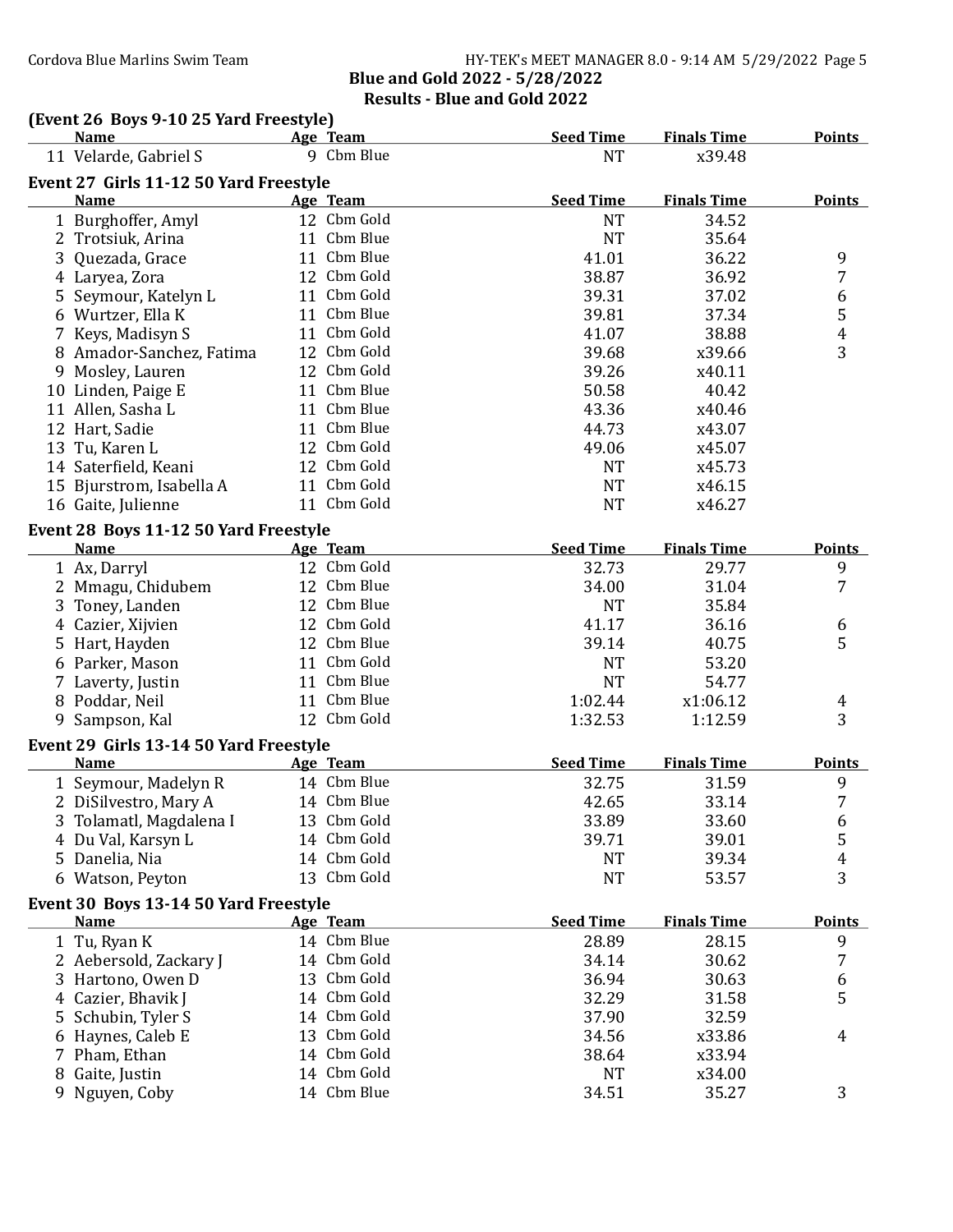|    | (Event 30 Boys 13-14 50 Yard Freestyle)              |   |             |                  |                    |                |
|----|------------------------------------------------------|---|-------------|------------------|--------------------|----------------|
|    | <b>Name</b>                                          |   | Age Team    | <b>Seed Time</b> | <b>Finals Time</b> | <b>Points</b>  |
|    | 10 Doan, Anthony                                     |   | 14 Cbm Blue | 37.37            | 35.51              | 2              |
|    | 11 Haynes, Austin                                    |   | 13 Cbm Gold | 37.84            | x35.74             |                |
|    | 12 Werner, Logan                                     |   | 13 Cbm Blue | <b>NT</b>        | 37.19              |                |
|    | 13 Smirnov, Levi                                     |   | 13 Cbm Blue | 42.35            | x37.26             |                |
|    | 14 Curl, Joshua J                                    |   | 13 Cbm Blue | 42.05            | x39.47             |                |
|    | 15 Smith, Zion A                                     |   | 14 Cbm Blue | 38.53            | x42.24             |                |
|    | 16 Wong, Isaac                                       |   | 13 Cbm Blue | <b>NT</b>        | x42.45             |                |
|    | Event 31 Girls 15-18 50 Yard Freestyle               |   |             |                  |                    |                |
|    | <b>Name</b>                                          |   | Age Team    | <b>Seed Time</b> | <b>Finals Time</b> | <b>Points</b>  |
|    | 1 Dressler, Kaiya                                    |   | 15 Cbm Blue | 30.29            | 30.16              | 9              |
|    | 2 Doan, Kim                                          |   | 16 Cbm Blue | 31.87            | 31.89              | $\overline{7}$ |
|    | 3 Ax, Katia                                          |   | 15 Cbm Blue | 32.95            | 32.56              | 6              |
|    | 4 Pham, Erica                                        |   | 16 Cbm Gold | 31.07            | 32.67              | 5              |
|    | 5 Smirnov, Ruth                                      |   | 16 Cbm Gold | 34.41            | 33.19              | 4              |
|    | 6 Bjurstrom, Brianna M                               |   | 16 Cbm Blue | <b>NT</b>        | 34.05              |                |
|    | 7 Portillo, Selma E                                  |   | 16 Cbm Blue | 37.00            | x37.53             | 3              |
|    | 8 Portillo, Celia                                    |   | 15 Cbm Gold | 41.09            | 41.43              |                |
|    | 9 Velarde, Hailey V                                  |   | 15 Cbm Gold | <b>NT</b>        | 49.75              |                |
|    |                                                      |   |             |                  |                    |                |
|    | Event 32 Boys 15-18 50 Yard Freestyle<br><b>Name</b> |   | Age Team    | <b>Seed Time</b> | <b>Finals Time</b> | <b>Points</b>  |
|    | 1 Rooney, Grant                                      |   | 16 Cbm Blue | 25.84            | 26.00              | 9              |
|    | 2 Dressler, Jacob                                    |   | 17 Cbm Gold | 26.41            | 26.68              | $\overline{7}$ |
|    |                                                      |   | 16 Cbm Gold | 26.70            | 26.74              |                |
|    | 3 Tolamatl, Andrew D                                 |   | 16 Cbm Gold |                  |                    | 6              |
|    | 4 Harrison, Noah                                     |   |             | 30.54            | 27.59              | 5              |
|    | 5 Lee, Nathan                                        |   | 15 Cbm Gold | 27.55            | 27.84              | 4              |
|    | 6 Cazier, Zekaia J                                   |   | 16 Cbm Blue | 28.22            | 27.87              | 3              |
|    | 7 Wurtzer, Caleb R                                   |   | 15 Cbm Blue | 30.82            | 29.36              | $\overline{2}$ |
|    | 8 Justiniani, Cyrus L                                |   | 16 Cbm Blue | <b>NT</b>        | 33.86              |                |
|    | 9 Garner, Vincent                                    |   | 17 Cbm Gold | 31.75            | x33.96             |                |
|    | 10 Saterfield, Kahai                                 |   | 15 Cbm Blue | <b>NT</b>        | x38.09             |                |
|    | 11 Hill, Marcello                                    |   | 17 Cbm Gold | <b>NT</b>        | x42.11             |                |
|    | 12 Marsh-Wood, Silas                                 |   | 17 Cbm Blue | 55.98            | x58.70             |                |
|    | 13 Lemison, Rodger                                   |   | 18 Cbm Gold | 52.70            | x1:08.20           |                |
|    | Event 33 Girls 6 & Under 25 Yard Backstroke          |   |             |                  |                    |                |
|    | <b>Name</b>                                          |   | Age Team    | <b>Seed Time</b> | <b>Finals Time</b> | <b>Points</b>  |
|    | 1 Morgan, Skylar                                     | 6 | Cbm Blue    | 54.46            | 36.27              | 9              |
|    | 2 Cornelison, Vanessa                                | 6 | Cbm Gold    | <b>NT</b>        | 43.80              | 7              |
|    | 3 Roberts, Aurelia R                                 | 6 | Cbm Gold    | <b>NT</b>        | 45.98              | 6              |
|    | 4 Bennett, Isla                                      | 5 | Cbm Blue    | <b>NT</b>        | 46.75              |                |
| 5. | Baldwin, Skylar M                                    | 5 | Cbm Gold    | <b>NT</b>        | 47.92              |                |
| 6  | Clark, Holland                                       | 6 | Cbm Blue    | <b>NT</b>        | 53.55              | 5              |
| 7  | Landberg, Evelyn Q                                   | 6 | Cbm Blue    | <b>NT</b>        | 54.02              | 4              |
|    | Franklin, Audrey                                     | 4 | Cbm Gold    | <b>NT</b>        | DQ                 |                |
|    | Rickel, Bailey                                       | 6 | Cbm Blue    | <b>NT</b>        | DQ                 |                |
|    | Mack, Gates                                          | 6 | Cbm Gold    | <b>NT</b>        | DQ                 |                |
|    | --- Millett, Olivia                                  | 4 | Cbm Blue    | <b>NT</b>        | DQ                 |                |
|    | Event 34 Boys 6 & Under 25 Yard Backstroke           |   |             |                  |                    |                |
|    | <b>Name</b>                                          |   | Age Team    | <b>Seed Time</b> | <b>Finals Time</b> | <b>Points</b>  |
|    | 1 Quezada, Ben                                       |   | 6 Cbm Gold  | 48.64            | 32.20              | 9              |
|    |                                                      |   |             |                  |                    |                |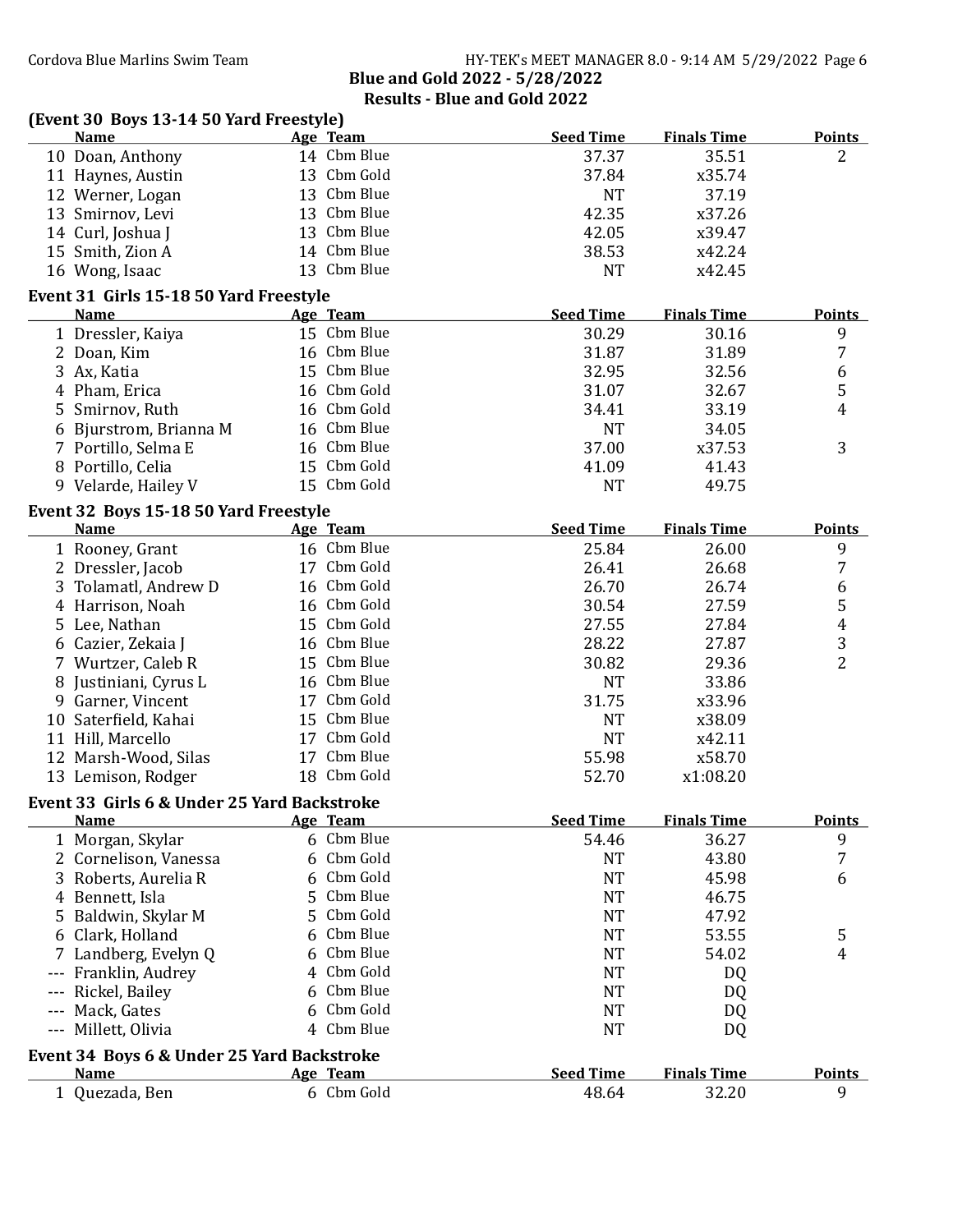Results - Blue and Gold 2022

| (Event 34 Boys 6 & Under 25 Yard Backstroke) |    |             |                  |                    |                         |
|----------------------------------------------|----|-------------|------------------|--------------------|-------------------------|
| <b>Name</b>                                  |    | Age Team    | <b>Seed Time</b> | <b>Finals Time</b> | <b>Points</b>           |
| 2 Franklin, Levi                             |    | 6 Cbm Blue  | 53.09            | 55.43              | 7                       |
| 3 Cazier, Phineas                            |    | 5 Cbm Blue  | <b>NT</b>        | 1:20.19            | 6                       |
| --- Laryea, Noah                             |    | 5 Cbm Gold  | <b>NT</b>        | DQ                 |                         |
| --- Wilcox, Ryker                            | 5  | Cbm Gold    | <b>NT</b>        | DQ                 |                         |
| --- Ralston, Oliver J                        | 6  | Cbm Blue    | <b>NT</b>        | DQ                 |                         |
| --- Hogan, Oliver                            |    | 6 Cbm Gold  | <b>NT</b>        | DQ.                |                         |
| Event 35 Girls 7-8 25 Yard Backstroke        |    |             |                  |                    |                         |
| <b>Name</b>                                  |    | Age Team    | <b>Seed Time</b> | <b>Finals Time</b> | <b>Points</b>           |
| 1 Mmagu, Chioma G                            |    | 7 Cbm Blue  | 26.56            | 25.12              | 9                       |
| 2 Morgan, Makena                             |    | 8 Cbm Gold  | 36.78            | 27.01              | 7                       |
| 3 Gegogeine, Abigail A                       |    | 7 Cbm Gold  | 42.53            | 30.98              | 6                       |
| DiSilvestro, Abigail R<br>4                  |    | 8 Cbm Blue  | <b>NT</b>        | 33.19              |                         |
| 5<br>Knifton, Taylor M                       |    | 7 Cbm Blue  | 36.89            | 34.28              | 5                       |
| 6 Flitsch, Addison                           |    | 8 Cbm Blue  | <b>NT</b>        | 37.10              |                         |
| 7 Ngo, Elsa R                                |    | 7 Cbm Blue  | <b>NT</b>        | x38.78             |                         |
| Bjurstrom, Sophia                            |    | 8 Cbm Blue  | <b>NT</b>        | x40.61             |                         |
| Matzinger, Brooke<br>9                       |    | 7 Cbm Gold  | 56.61            | 50.94              | 4                       |
| Wilcox, Prestyn<br>---                       |    | Cbm Gold    | <b>NT</b>        | DQ                 |                         |
| Millett, Harper<br>---                       |    | Cbm Gold    | 40.62            | DQ                 |                         |
| --- Beck, Amelia                             |    | 7 Cbm Gold  | 42.78            | DQ                 |                         |
| Event 36 Boys 7-8 25 Yard Backstroke         |    |             |                  |                    |                         |
| <b>Name</b>                                  |    | Age Team    | <b>Seed Time</b> | <b>Finals Time</b> | <b>Points</b>           |
| 1 Rivera, Matthew                            |    | 7 Cbm Gold  | <b>NT</b>        | 28.66              | 9                       |
| 2 Wurtzer, Ian                               |    | 7 Cbm Gold  | 30.99            | 34.20              | 7                       |
| 3<br>Twining, Elijah                         |    | 7 Cbm Gold  | 48.55            | 36.33              | 6                       |
| 4 Herrle, Thomas                             |    | 7 Cbm Blue  | <b>NT</b>        | 37.58              |                         |
| 5<br>Del Toro, Julian                        |    | 8 Cbm Blue  | 42.64            | 38.44              | 5                       |
| 6 Woodland, James                            | 7  | Cbm Blue    | 32.39            | 40.39              | 4                       |
| Franklin, Carter<br>7                        | 8  | Cbm Gold    | 47.27            | 42.06              | 3                       |
| Hogan, Lucas<br>8                            | 8  | Cbm Gold    | <b>NT</b>        | x45.97             |                         |
| Lee, Elijah<br>9                             | 8  | Cbm Gold    | <b>NT</b>        | x48.98             |                         |
| 10 Cazier, Hendryk J                         | 8  | Cbm Blue    | 56.79            | 49.94              | 2                       |
| Rodriguez, Robert                            |    | Cbm Blue    | <b>NT</b>        | DQ                 |                         |
| --- Roberts, Emmett S                        | 8  | Cbm Blue    | <b>NT</b>        | DQ                 |                         |
| Event 37 Girls 9-10 25 Yard Backstroke       |    |             |                  |                    |                         |
| <b>Name</b>                                  |    | Age Team    | <b>Seed Time</b> | <b>Finals Time</b> | <b>Points</b>           |
| 1 Mmagu, Chidera                             |    | 9 Cbm Blue  | 20.04            | 19.82              | 9                       |
| 2 Knifton, Marlee K                          |    | 10 Cbm Gold | 21.40            | 20.16              | 7                       |
| 3<br>Tadlock, Eliza                          |    | 10 Cbm Blue | 27.55            | 23.13              | 6                       |
| DiSilvestro, Susanna H<br>4                  | 10 | Cbm Gold    | 25.92            | 23.50              | 5                       |
| Matzinger, Hailey M<br>5                     | 10 | Cbm Gold    | 29.24            | 25.35              | $\overline{\mathbf{r}}$ |
| Bennett, Everly<br>6                         |    | 10 Cbm Blue | 25.79            | 25.86              | 3                       |
| Quezada, Faith<br>7                          | 9  | Cbm Blue    | 24.90            | 26.85              | $\overline{2}$          |
| 8 Comstock, Aria                             | 9  | Cbm Gold    | <b>NT</b>        | 27.22              |                         |
| Mosley, Arden S<br>9                         | 9  | Cbm Gold    | 28.37            | x27.38             | $\mathbf{1}$            |
| Nguyen, Emily<br>10                          | 10 | Cbm Gold    | <b>NT</b>        | x27.67             |                         |
| Seymour, Brooklyn<br>11                      | 9  | Cbm Gold    | 34.19            | x27.94             |                         |
| 12 Herrle, Sophia                            | 10 | Cbm Gold    | <b>NT</b>        | x28.39             |                         |
| 13 Larsen, Miyuki                            |    | 10 Cbm Blue | <b>NT</b>        | x29.13             |                         |
|                                              |    |             |                  |                    |                         |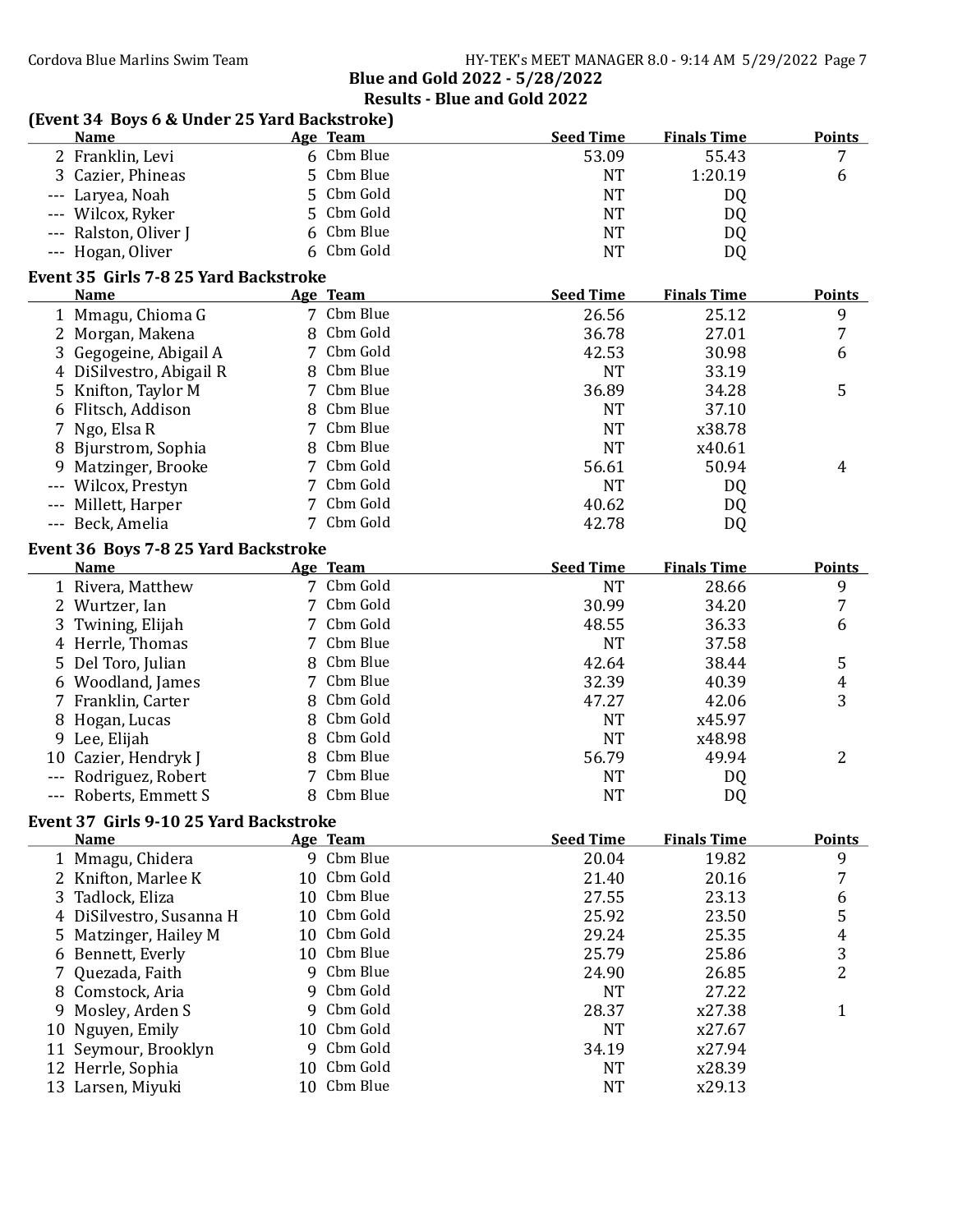|         | (Event 37 Girls 9-10 25 Yard Backstroke) |    |             |                  |                    |                |
|---------|------------------------------------------|----|-------------|------------------|--------------------|----------------|
|         | <b>Name</b>                              |    | Age Team    | <b>Seed Time</b> | <b>Finals Time</b> | <b>Points</b>  |
|         | 14 Woodland, Ava                         |    | 9 Cbm Gold  | 33.89            | x29.62             |                |
|         | 15 Hogan, Lillian                        | 10 | Cbm Gold    | <b>NT</b>        | x33.14             |                |
|         | 16 Schubin, Caitlyn                      |    | 10 Cbm Blue | 39.89            | x36.87             |                |
|         | 17 Nguyen, Carol                         |    | 10 Cbm Blue | <b>NT</b>        | x40.92             |                |
|         | 18 Ralston, Gwen E                       |    | 9 Cbm Gold  | <b>NT</b>        | x42.00             |                |
|         | 19 Hoang, Emma                           |    | 10 Cbm Blue | <b>NT</b>        | x42.26             |                |
|         | Event 38 Boys 9-10 25 Yard Backstroke    |    |             |                  |                    |                |
|         | <b>Name</b>                              |    | Age Team    | <b>Seed Time</b> | <b>Finals Time</b> | <b>Points</b>  |
|         | 1 Bell, Ronan                            |    | 9 Cbm Blue  | 21.37            | 20.95              | 9              |
|         | 2 Nguyen, Cory                           |    | 10 Cbm Gold | 24.03            | 22.42              | 7              |
|         | 3 Athey, Levi                            |    | 9 Cbm Gold  | 28.72            | 23.16              | 6              |
|         | 4 Clark, Gunner                          |    | 10 Cbm Blue | 22.06            | 23.19              | 5              |
|         | 5 Fredericks, Jason                      |    | 9 Cbm Gold  | <b>NT</b>        | 26.18              |                |
|         |                                          |    | 9 Cbm Gold  | 36.02            | 35.24              | 4              |
|         | 6 Laryea, Theon                          |    | 9 Cbm Blue  |                  | 36.06              |                |
|         | 7 Lee, Kayden                            | 9  | Cbm Blue    | <b>NT</b>        |                    |                |
|         | 8 Verma, Viraj                           |    | 10 Cbm Gold | <b>NT</b>        | 41.20              |                |
|         | 9 Rivera, Isaac                          |    |             | <b>NT</b>        | x43.83             | 3              |
|         | 10 Velarde, Gabriel S                    |    | 9 Cbm Blue  | <b>NT</b>        | x44.91             | $\overline{2}$ |
|         | Event 39 Girls 11-12 50 Yard Backstroke  |    |             |                  |                    |                |
|         | <b>Name</b>                              |    | Age Team    | <b>Seed Time</b> | <b>Finals Time</b> | <b>Points</b>  |
|         | 1 Trotsiuk, Arina                        |    | 11 Cbm Blue | <b>NT</b>        | 42.13              |                |
|         | 2 Allen, Sasha L                         |    | 11 Cbm Blue | <b>NT</b>        | 45.98              |                |
|         | 3 Seymour, Katelyn L                     |    | 11 Cbm Gold | <b>NT</b>        | 46.18              |                |
|         | 4 Burghoffer, Amyl                       |    | 12 Cbm Gold | <b>NT</b>        | 46.53              |                |
|         | 5 Mosley, Lauren                         |    | 12 Cbm Gold | 48.15            | 48.05              | 9              |
|         | 6 Amador-Sanchez, Fatima                 |    | 12 Cbm Gold | 46.76            | 48.35              | 7              |
|         | 7 Linden, Paige E                        |    | 11 Cbm Blue | <b>NT</b>        | 48.69              |                |
| 8       | Quezada, Grace                           |    | 11 Cbm Blue | <b>NT</b>        | 48.75              | 6              |
|         | 9 Tu, Karen L                            |    | 12 Cbm Gold | 57.59            | x49.93             | 5              |
|         | 10 Hart, Sadie                           |    | 11 Cbm Blue | <b>NT</b>        | x51.57             |                |
|         | 11 Wurtzer, Ella K                       |    | 11 Cbm Blue | <b>NT</b>        | x52.38             |                |
|         | 12 Laryea, Zora                          |    | 12 Cbm Gold | 56.94            | x52.83             | 4              |
|         | 13 Keys, Madisyn S                       |    | 11 Cbm Gold | <b>NT</b>        | x55.35             |                |
|         | 14 Saterfield, Keani                     |    | 12 Cbm Gold | <b>NT</b>        | x1:01.09           |                |
|         | 15 Patel, Zeel                           |    | 11 Cbm Blue | 25.97            | x1:02.11           | 3              |
|         | --- Gaite, Julienne                      |    | 11 Cbm Gold | <b>NT</b>        | DQ                 |                |
|         | --- Bjurstrom, Isabella A                |    | 11 Cbm Gold | <b>NT</b>        | DQ                 |                |
|         | Event 40 Boys 11-12 50 Yard Backstroke   |    |             |                  |                    |                |
|         | <b>Name</b>                              |    | Age Team    | <b>Seed Time</b> | <b>Finals Time</b> | <b>Points</b>  |
|         | 1 Ax, Darryl                             |    | 12 Cbm Gold | 35.98            | 34.99              | 9              |
|         | 2 Cazier, Xijvien                        |    | 12 Cbm Gold | 56.15            | 54.14              | 7              |
|         | 3 Parker, Mason                          | 11 | Cbm Gold    | <b>NT</b>        | 1:08.91            |                |
|         | 4 Laverty, Justin                        | 11 | Cbm Blue    | <b>NT</b>        | 1:13.71            |                |
|         |                                          |    | 12 Cbm Gold | <b>NT</b>        | 1:24.43            | 6              |
|         | 5 Sampson, Kal                           | 11 | Cbm Blue    | <b>NT</b>        | 1:30.78            |                |
| 6       | Poddar, Neil                             |    | Cbm Blue    |                  |                    | 5              |
|         | Toney, Landen                            | 12 |             | <b>NT</b>        | DQ                 |                |
| $- - -$ | Hart, Hayden                             | 12 | Cbm Blue    | 49.37            | DQ                 |                |
|         | Mmagu, Chidubem                          |    | 12 Cbm Blue | 39.38            | DQ                 |                |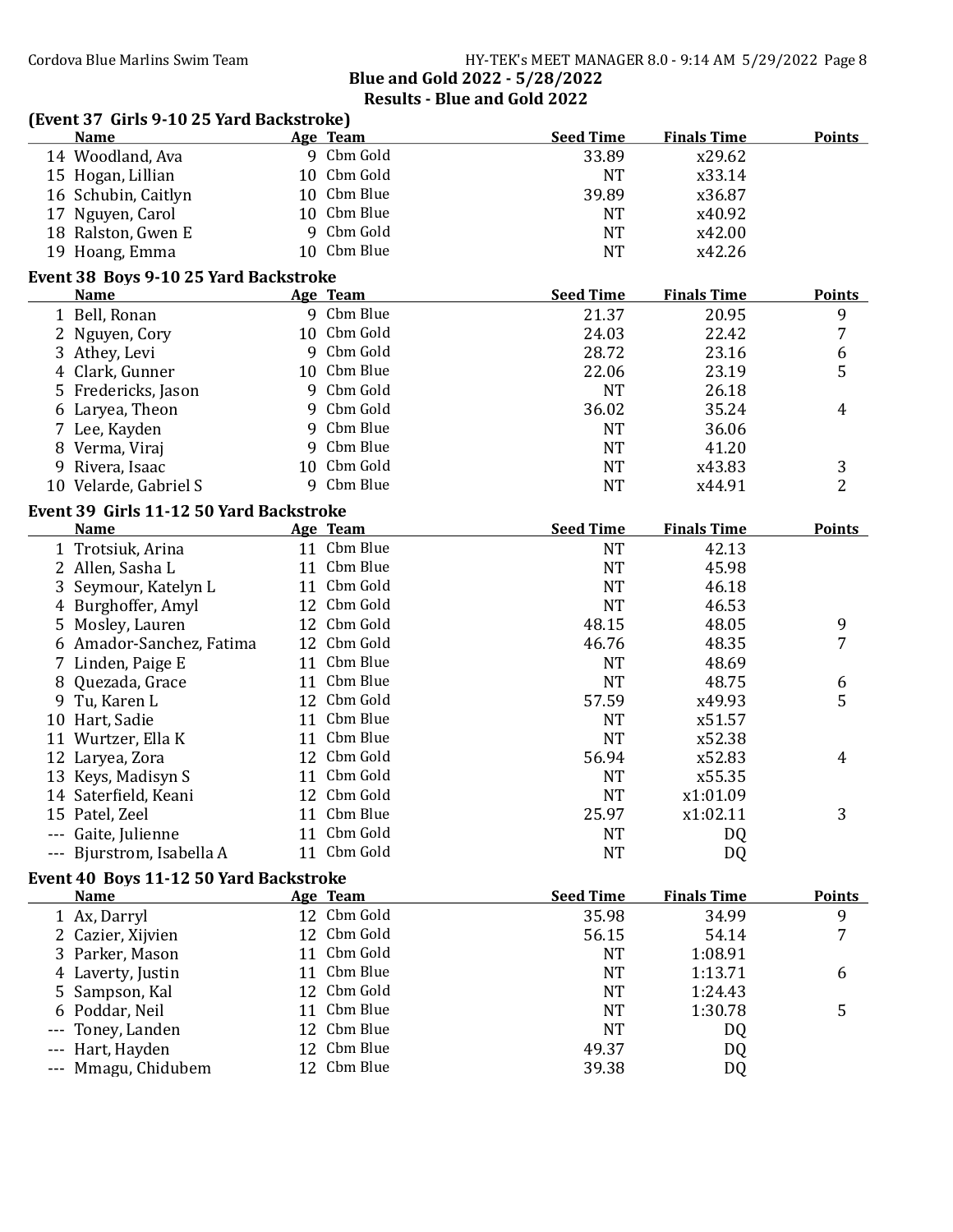|          | <b>Name</b>                                             |    | Age Team                   | <b>Seed Time</b>       | <b>Finals Time</b> | <b>Points</b>       |
|----------|---------------------------------------------------------|----|----------------------------|------------------------|--------------------|---------------------|
|          | 1 DiSilvestro, Mary A                                   |    | 14 Cbm Blue                | 44.06                  | 40.55              | 9                   |
|          | 2 Seymour, Madelyn R                                    |    | 14 Cbm Blue                | 43.25                  | 41.29              | 7                   |
|          | 3 Du Val, Karsyn L                                      |    | 14 Cbm Gold                | 51.70                  | 47.72              | 6                   |
|          | Watson, Peyton                                          |    | 13 Cbm Gold                | <b>NT</b>              | DQ                 |                     |
| $\cdots$ | Danelia, Nia                                            |    | 14 Cbm Gold                | <b>NT</b>              | DQ                 |                     |
|          | --- Tolamatl, Magdalena I                               |    | 13 Cbm Gold                | 43.50                  | DQ                 |                     |
|          | Event 42 Boys 13-14 50 Yard Backstroke                  |    |                            |                        |                    |                     |
|          | <b>Name</b>                                             |    | Age Team                   | <b>Seed Time</b>       | <b>Finals Time</b> | <b>Points</b>       |
|          | 1 Tu, Ryan K                                            |    | 14 Cbm Blue                | 35.87                  | 34.61              | 9                   |
|          | 2 Schubin, Tyler S                                      |    | 14 Cbm Gold                | 46.88                  | 37.12              | 7                   |
|          | 3 Aebersold, Zackary J                                  |    | 14 Cbm Gold                | 42.01                  | 38.25              | 6                   |
|          | 4 Hartono, Owen D                                       |    | 13 Cbm Gold                | 50.27                  | 38.46              |                     |
|          | 5 Cazier, Bhavik J                                      |    | 14 Cbm Gold                | 44.61                  | 41.10              | 5                   |
|          | 6 Gaite, Justin                                         |    | 14 Cbm Gold                | <b>NT</b>              | x41.52             |                     |
|          | 7 Nguyen, Coby                                          |    | 14 Cbm Blue                | 45.10                  | 42.18              | 4                   |
|          | 8 Smirnov, Levi                                         |    | 13 Cbm Blue                | 54.01                  | 48.43              |                     |
|          | 9 Haynes, Austin                                        |    | 13 Cbm Gold                | 52.28                  | x48.49             |                     |
|          | 10 Haynes, Caleb E                                      |    | 13 Cbm Gold                | 50.09                  | x49.20             |                     |
|          | 11 Doan, Anthony                                        |    | 14 Cbm Blue                | 44.89                  | 49.85              | 3                   |
|          | 12 Curl, Joshua J                                       |    | 13 Cbm Blue                | 57.43                  | x52.71             |                     |
|          | --- Pham, Ethan                                         |    | 14 Cbm Gold                | 44.85                  | DQ                 |                     |
|          | Werner, Logan                                           |    | 13 Cbm Blue                | <b>NT</b>              | DQ                 |                     |
|          | Wong, Isaac                                             |    | 13 Cbm Blue                | <b>NT</b>              | DQ                 |                     |
|          | --- Smith, Zion A                                       |    | 14 Cbm Blue                | 51.69                  | DQ                 |                     |
|          |                                                         |    |                            |                        |                    |                     |
|          | Event 43 Girls 15-18 100 Yard Backstroke<br><b>Name</b> |    | Age Team                   | <b>Seed Time</b>       | <b>Finals Time</b> | <b>Points</b>       |
|          |                                                         |    | 15 Cbm Blue                | <b>NT</b>              | 1:23.04            |                     |
|          | 1 Dressler, Kaiya<br>2 Doan, Kim                        |    | 16 Cbm Blue                | <b>NT</b>              | 1:23.53            |                     |
|          |                                                         |    | 16 Cbm Gold                | <b>NT</b>              | 1:28.18            |                     |
|          | 3 Pham, Erica                                           |    | 16 Cbm Gold                | <b>NT</b>              | 1:28.26            | 9<br>$\overline{7}$ |
|          | 4 Smirnov, Ruth                                         |    | 15 Cbm Blue                |                        | 1:30.91            |                     |
|          | 5 Ax, Katia                                             |    | 16 Cbm Blue                | <b>NT</b><br><b>NT</b> |                    | 6                   |
|          | 6 Bjurstrom, Brianna M                                  |    | 16 Cbm Blue                |                        | 1:45.03            | 5<br>4              |
|          | 7 Portillo, Selma E                                     |    | 15 Cbm Gold                | <b>NT</b>              | x1:46.40           |                     |
|          | 8 Portillo, Celia                                       |    | 15 Cbm Gold                | <b>NT</b><br><b>NT</b> | 1:59.01            |                     |
|          | --- Velarde, Hailey V                                   |    |                            |                        | DQ                 |                     |
|          | Event 44 Boys 15-18 100 Yard Backstroke                 |    |                            |                        |                    |                     |
|          | <b>Name</b>                                             |    | Age Team                   | <b>Seed Time</b>       | <b>Finals Time</b> | <b>Points</b>       |
|          | 1 Tolamatl, Andrew D                                    |    | 16 Cbm Gold                | <b>NT</b>              | 1:11.46            |                     |
|          | 2 Rooney, Grant                                         |    | 16 Cbm Blue                | <b>NT</b>              | 1:12.17            | 9                   |
|          | 3 Dressler, Jacob                                       |    | 17 Cbm Gold                | <b>NT</b>              | 1:19.07            |                     |
|          | 4 Garner, Vincent                                       |    | 17 Cbm Gold                | <b>NT</b>              | 1:25.45            | 7                   |
|          | 5 Lee, Nathan                                           |    | 15 Cbm Gold                | <b>NT</b>              | 1:26.55            | 6                   |
|          | 6 Wurtzer, Caleb R                                      |    | 15 Cbm Blue                | <b>NT</b>              | 1:31.79            |                     |
|          | 7 Hill, Marcello                                        | 17 | Cbm Gold                   | <b>NT</b>              | x2:52.36           |                     |
|          | 8 Lemison, Rodger                                       | 18 | Cbm Gold                   | <b>NT</b>              | x3:11.86           |                     |
| $- - -$  | Justiniani, Cyrus L                                     | 16 | Cbm Blue                   | <b>NT</b>              | DQ                 |                     |
| $---$    |                                                         |    |                            |                        |                    |                     |
|          | Saterfield, Kahai                                       |    | 15 Cbm Blue                | <b>NT</b>              | DQ                 |                     |
| $---$    | Marsh-Wood, Silas<br>Cazier, Zekaia J                   |    | 17 Cbm Blue<br>16 Cbm Blue | <b>NT</b><br><b>NT</b> | DQ<br>DQ           |                     |

### Event 41 Girls 13-14 50 Yard Backstroke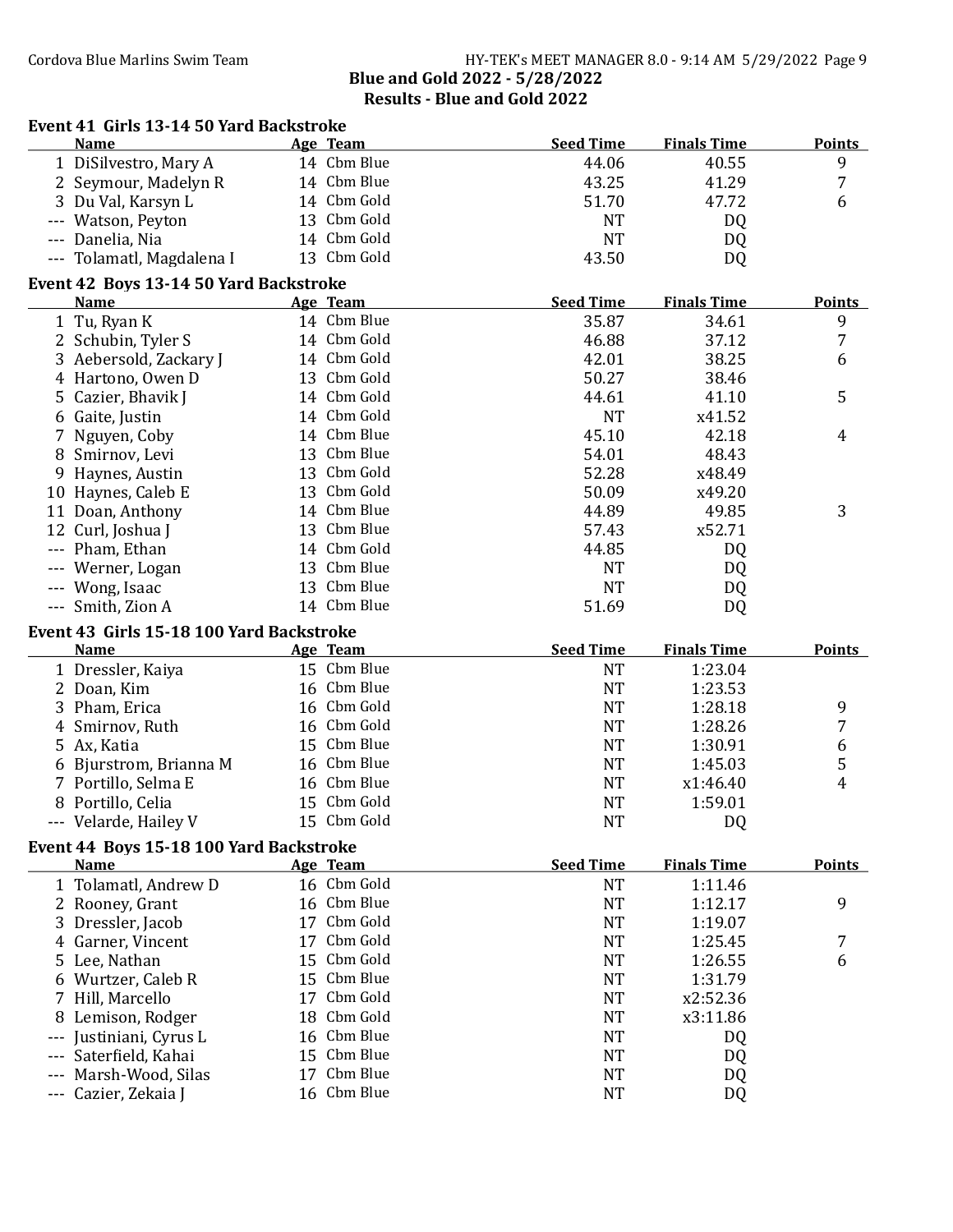### (Event 44 Boys 15-18 100 Yard Backstroke)

| (EVENT IT DOYS TO TO TOO THER DUCKSHOKE)<br><u>Name</u> |    | Age Team    | <b>Seed Time</b> | <b>Finals Time</b> | <b>Points</b> |
|---------------------------------------------------------|----|-------------|------------------|--------------------|---------------|
| --- Harrison, Noah                                      |    | 16 Cbm Gold | <b>NT</b>        | DQ                 |               |
| Event 45 Girls 7-8 25 Yard Breaststroke                 |    |             |                  |                    |               |
| <b>Name</b>                                             |    | Age Team    | <b>Seed Time</b> | <b>Finals Time</b> | <b>Points</b> |
| 1 Morgan, Makena                                        |    | 8 Cbm Gold  | 34.19            | 33.86              | 9             |
| 2 Flitsch, Addison                                      |    | 8 Cbm Blue  | <b>NT</b>        | 37.58              | 7             |
| 3 Mmagu, Chioma G                                       |    | 7 Cbm Blue  | <b>NT</b>        | 37.59              |               |
| 4 Gegogeine, Abigail A                                  |    | 7 Cbm Gold  | <b>NT</b>        | 43.75              |               |
| 5 Millett, Harper                                       |    | 7 Cbm Gold  | <b>NT</b>        | 54.81              |               |
| --- DiSilvestro, Abigail R                              |    | 8 Cbm Blue  | <b>NT</b>        | DQ                 |               |
| --- Wilcox, Prestyn                                     |    | 7 Cbm Gold  | <b>NT</b>        | DQ                 |               |
| Ngo, Elsa R                                             |    | 7 Cbm Blue  | <b>NT</b>        | DQ                 |               |
| Beck, Amelia                                            | 7  | Cbm Gold    | <b>NT</b>        | DQ                 |               |
| --- Bjurstrom, Sophia                                   | 8  | Cbm Blue    | <b>NT</b>        | DQ                 |               |
| --- Matzinger, Brooke                                   |    | 7 Cbm Gold  | <b>NT</b>        | DQ                 |               |
| --- Knifton, Taylor M                                   |    | 7 Cbm Blue  | <b>NT</b>        | DQ                 |               |
|                                                         |    |             |                  |                    |               |
| Event 46 Boys 7-8 25 Yard Breaststroke<br>Name          |    | Age Team    | <b>Seed Time</b> | <b>Finals Time</b> | <b>Points</b> |
| 1 Wurtzer, Ian                                          |    | 7 Cbm Gold  | <b>NT</b>        | 33.82              |               |
| 2 Del Toro, Julian                                      |    | 8 Cbm Blue  | <b>NT</b>        | 35.76              | 9             |
|                                                         |    | 7 Cbm Gold  | <b>NT</b>        | 42.04              | 7             |
| 3 Twining, Elijah                                       |    | 7 Cbm Blue  | <b>NT</b>        | 43.24              |               |
| 4 Herrle, Thomas                                        |    | 8 Cbm Gold  |                  |                    | 6             |
| 5 Franklin, Carter                                      |    | 7 Cbm Blue  | <b>NT</b>        | 43.96              |               |
| --- Rodriguez, Robert                                   |    | 7 Cbm Blue  | <b>NT</b>        | DQ                 |               |
| --- Woodland, James                                     |    |             | <b>NT</b>        | DQ                 |               |
| --- Hogan, Lucas                                        |    | 8 Cbm Gold  | <b>NT</b>        | DQ                 |               |
| --- Roberts, Emmett S                                   |    | 8 Cbm Blue  | <b>NT</b>        | DQ                 |               |
| --- Cazier, Hendryk J                                   |    | 8 Cbm Blue  | <b>NT</b>        | DQ                 |               |
| --- Rivera, Matthew                                     |    | 7 Cbm Gold  | <b>NT</b>        | DQ                 |               |
| --- Lee, Elijah                                         |    | 8 Cbm Gold  | <b>NT</b>        | DQ                 |               |
| Event 47 Girls 9-10 25 Yard Breaststroke                |    |             |                  |                    |               |
| <b>Name</b>                                             |    | Age Team    | <b>Seed Time</b> | <b>Finals Time</b> | <b>Points</b> |
| 1 DiSilvestro, Susanna H                                |    | 10 Cbm Gold | 21.63            | 21.44              | 9             |
| 2 Mmagu, Chidera                                        |    | 9 Cbm Blue  | 27.39            | 23.94              | 7             |
| 3 Knifton, Marlee K                                     |    | 10 Cbm Gold | 29.35            | 24.06              | 6             |
| 4 Nguyen, Emily                                         |    | 10 Cbm Gold | <b>NT</b>        | 27.62              |               |
| 5 Herrle, Sophia                                        |    | 10 Cbm Gold | <b>NT</b>        | 27.77              | 5             |
| 6 Matzinger, Hailey M                                   | 10 | Cbm Gold    | 29.07            | x28.45             | 4             |
| Comstock, Aria<br>7.                                    | 9  | Cbm Gold    | <b>NT</b>        | x35.14             |               |
| 8 Hoang, Emma                                           | 10 | Cbm Blue    | <b>NT</b>        | 37.70              |               |
| 9 Woodland, Ava                                         | 9  | Cbm Gold    | <b>NT</b>        | x39.31             |               |
| Sampson, Addison<br>10                                  | 10 | Cbm Blue    | <b>NT</b>        | 39.48              |               |
| Mosley, Arden S<br>11                                   | 9  | Cbm Gold    | <b>NT</b>        | x39.56             |               |
| Ralston, Gwen E<br>12                                   | 9  | Cbm Gold    | <b>NT</b>        | x44.11             |               |
| Bennett, Everly<br>---                                  | 10 | Cbm Blue    | 43.99            | DQ                 |               |
| Quezada, Faith<br>---                                   | 9  | Cbm Blue    | <b>NT</b>        | DQ                 |               |
| Nguyen, Carol                                           | 10 | Cbm Blue    | <b>NT</b>        | DQ                 |               |
| Larsen, Miyuki                                          | 10 | Cbm Blue    | <b>NT</b>        | <b>DQ</b>          |               |
| Schubin, Caitlyn                                        | 10 | Cbm Blue    | <b>NT</b>        | DQ                 |               |
| Tadlock, Eliza<br>---                                   |    | 10 Cbm Blue | <b>NT</b>        | <b>DQ</b>          |               |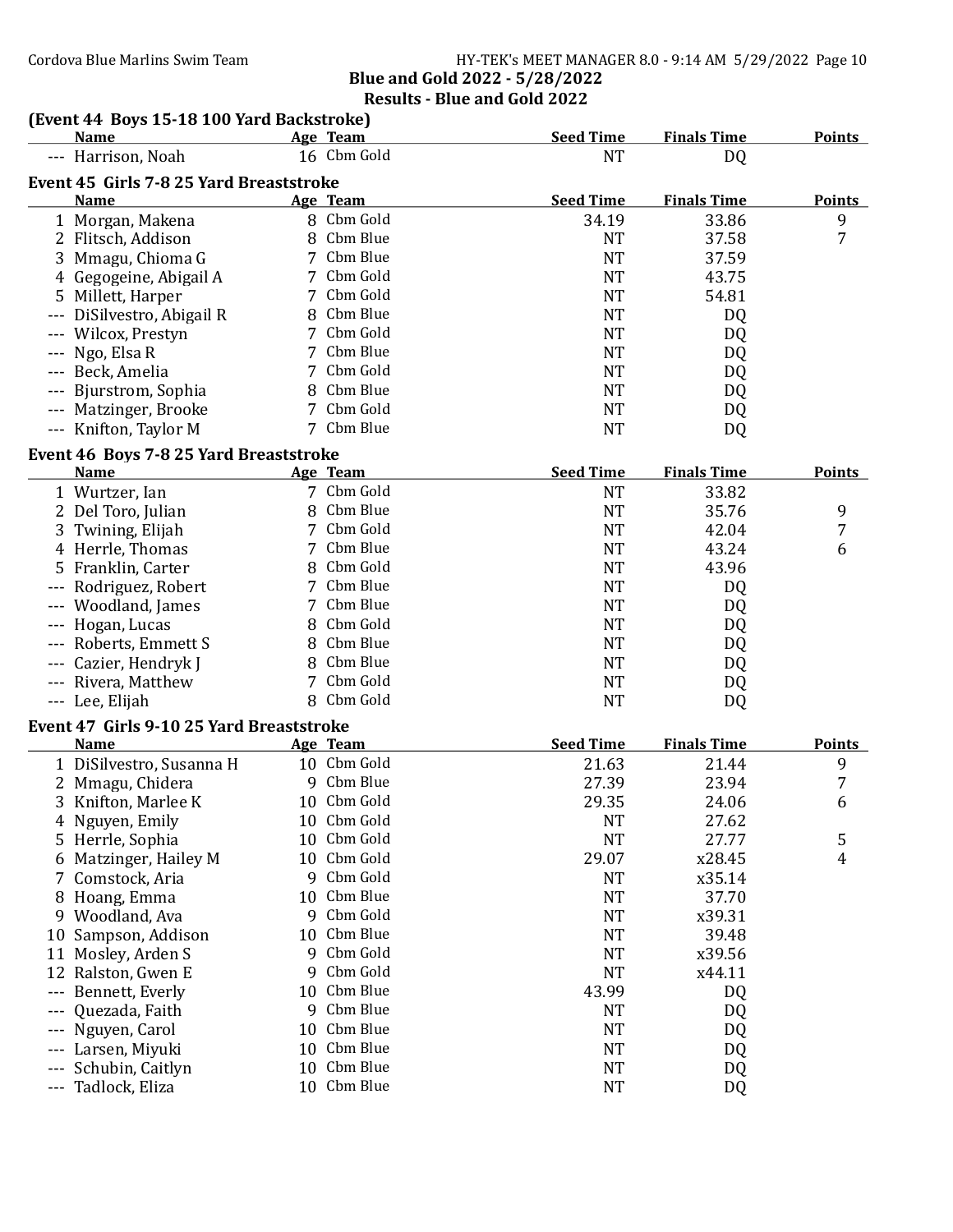## (Event 47 Girls 9-10 25 Yard Breaststroke)

| 9 Cbm Gold<br>57.25<br>--- Seymour, Brooklyn<br>DQ<br>10 Cbm Gold<br><b>NT</b><br>--- Hogan, Lillian<br>DQ<br>Event 48 Boys 9-10 25 Yard Breaststroke<br><b>Seed Time</b><br><b>Finals Time</b><br><b>Points</b><br><b>Name</b><br>Age Team<br>10 Cbm Blue<br>22.53<br>23.64<br>9<br>1 Clark, Gunner<br>7<br>9 Cbm Blue<br>29.40<br>25.88<br>2 Bell, Ronan<br>10 Cbm Gold<br>27.30<br>26.08<br>3 Nguyen, Cory<br>6<br>9 Cbm Gold<br><b>NT</b><br>27.48<br>4 Athey, Levi<br>Cbm Gold<br>5<br>33.77<br>46.52<br>9<br>5 Laryea, Theon<br>Cbm Blue<br><b>NT</b><br>--- Verma, Viraj<br>9<br>DQ<br>Cbm Blue<br><b>NT</b><br>9<br>--- Lee, Kayden<br>DQ<br>Cbm Gold<br><b>NT</b><br>--- Fredericks, Jason<br>9<br>DQ<br>9 Cbm Blue<br><b>NT</b><br>--- Velarde, Gabriel S<br>DQ<br>10 Cbm Gold<br>--- Rivera, Isaac<br><b>NT</b><br>DQ<br>Event 49 Girls 11-12 50 Yard Breaststroke<br><b>Seed Time</b><br><b>Finals Time</b><br><b>Points</b><br><b>Name</b><br>Age Team<br>12 Cbm Gold<br>9<br>48.91<br>46.58<br>1 Laryea, Zora<br>12 Cbm Gold<br>50.06<br>7<br>2 Tu, Karen L<br>46.66<br>11 Cbm Blue<br><b>NT</b><br>48.54<br>3 Trotsiuk, Arina<br>55.93<br>12 Cbm Gold<br>51.02<br>4 Amador-Sanchez, Fatima<br>6<br>11 Cbm Gold<br><b>NT</b><br>54.67<br>5 Seymour, Katelyn L<br>12 Cbm Gold<br>1:06.89<br>x57.20<br>5<br>6 Mosley, Lauren<br>11 Cbm Blue<br><b>NT</b><br>7 Allen, Sasha L<br>1:00.61<br>4<br>11 Cbm Blue<br>8 Quezada, Grace<br><b>NT</b><br>1:01.86<br>3<br>11 Cbm Blue<br><b>NT</b><br>9 Hart, Sadie<br>1:02.35<br>11 Cbm Blue<br><b>NT</b><br>x1:05.27<br>10 Linden, Paige E<br>Cbm Gold<br><b>NT</b><br>Keys, Madisyn S<br>11<br>x1:10.86<br>11<br>Cbm Gold<br><b>NT</b><br>Bjurstrom, Isabella A<br>11<br>DQ<br>12 Cbm Gold<br><b>NT</b><br>Saterfield, Keani<br>DQ<br>Cbm Blue<br><b>NT</b><br>Patel, Zeel<br>11<br>DQ<br>12 Cbm Gold<br><b>NT</b><br>Burghoffer, Amyl<br>DQ<br>Cbm Gold<br><b>NT</b><br>Gaite, Julienne<br>11<br>DQ<br>11 Cbm Blue<br><b>NT</b><br>DQ<br>--- Wurtzer, Ella K<br>Event 50 Boys 11-12 50 Yard Breaststroke<br><b>Seed Time</b><br><b>Finals Time</b><br>Age Team<br><b>Points</b><br><b>Name</b><br>12 Cbm Gold<br>9<br>45.17<br>41.44<br>1 Ax, Darryl<br>Cbm Blue<br>7<br>12<br>51.65<br>41.61<br>2 Mmagu, Chidubem<br>Cbm Gold<br>$\boldsymbol{6}$<br>12<br>56.68<br>50.89<br>Cazier, Xijvien<br>3<br>5<br>Cbm Blue<br>12<br>56.37<br>4 Hart, Hayden<br>56.85<br>Cbm Gold<br>Parker, Mason<br><b>NT</b><br>59.85<br>11<br>5. | <b>Name</b>   |    | Age Team | <b>Seed Time</b> | <b>Finals Time</b> | <b>Points</b> |
|------------------------------------------------------------------------------------------------------------------------------------------------------------------------------------------------------------------------------------------------------------------------------------------------------------------------------------------------------------------------------------------------------------------------------------------------------------------------------------------------------------------------------------------------------------------------------------------------------------------------------------------------------------------------------------------------------------------------------------------------------------------------------------------------------------------------------------------------------------------------------------------------------------------------------------------------------------------------------------------------------------------------------------------------------------------------------------------------------------------------------------------------------------------------------------------------------------------------------------------------------------------------------------------------------------------------------------------------------------------------------------------------------------------------------------------------------------------------------------------------------------------------------------------------------------------------------------------------------------------------------------------------------------------------------------------------------------------------------------------------------------------------------------------------------------------------------------------------------------------------------------------------------------------------------------------------------------------------------------------------------------------------------------------------------------------------------------------------------------------------------------------------------------------------------------------------------------------------------------------------------------------------------------------------------------------------------------------------------------------------------------------------------------------------------------------------------------------------------------|---------------|----|----------|------------------|--------------------|---------------|
|                                                                                                                                                                                                                                                                                                                                                                                                                                                                                                                                                                                                                                                                                                                                                                                                                                                                                                                                                                                                                                                                                                                                                                                                                                                                                                                                                                                                                                                                                                                                                                                                                                                                                                                                                                                                                                                                                                                                                                                                                                                                                                                                                                                                                                                                                                                                                                                                                                                                                    |               |    |          |                  |                    |               |
|                                                                                                                                                                                                                                                                                                                                                                                                                                                                                                                                                                                                                                                                                                                                                                                                                                                                                                                                                                                                                                                                                                                                                                                                                                                                                                                                                                                                                                                                                                                                                                                                                                                                                                                                                                                                                                                                                                                                                                                                                                                                                                                                                                                                                                                                                                                                                                                                                                                                                    |               |    |          |                  |                    |               |
|                                                                                                                                                                                                                                                                                                                                                                                                                                                                                                                                                                                                                                                                                                                                                                                                                                                                                                                                                                                                                                                                                                                                                                                                                                                                                                                                                                                                                                                                                                                                                                                                                                                                                                                                                                                                                                                                                                                                                                                                                                                                                                                                                                                                                                                                                                                                                                                                                                                                                    |               |    |          |                  |                    |               |
|                                                                                                                                                                                                                                                                                                                                                                                                                                                                                                                                                                                                                                                                                                                                                                                                                                                                                                                                                                                                                                                                                                                                                                                                                                                                                                                                                                                                                                                                                                                                                                                                                                                                                                                                                                                                                                                                                                                                                                                                                                                                                                                                                                                                                                                                                                                                                                                                                                                                                    |               |    |          |                  |                    |               |
|                                                                                                                                                                                                                                                                                                                                                                                                                                                                                                                                                                                                                                                                                                                                                                                                                                                                                                                                                                                                                                                                                                                                                                                                                                                                                                                                                                                                                                                                                                                                                                                                                                                                                                                                                                                                                                                                                                                                                                                                                                                                                                                                                                                                                                                                                                                                                                                                                                                                                    |               |    |          |                  |                    |               |
|                                                                                                                                                                                                                                                                                                                                                                                                                                                                                                                                                                                                                                                                                                                                                                                                                                                                                                                                                                                                                                                                                                                                                                                                                                                                                                                                                                                                                                                                                                                                                                                                                                                                                                                                                                                                                                                                                                                                                                                                                                                                                                                                                                                                                                                                                                                                                                                                                                                                                    |               |    |          |                  |                    |               |
|                                                                                                                                                                                                                                                                                                                                                                                                                                                                                                                                                                                                                                                                                                                                                                                                                                                                                                                                                                                                                                                                                                                                                                                                                                                                                                                                                                                                                                                                                                                                                                                                                                                                                                                                                                                                                                                                                                                                                                                                                                                                                                                                                                                                                                                                                                                                                                                                                                                                                    |               |    |          |                  |                    |               |
|                                                                                                                                                                                                                                                                                                                                                                                                                                                                                                                                                                                                                                                                                                                                                                                                                                                                                                                                                                                                                                                                                                                                                                                                                                                                                                                                                                                                                                                                                                                                                                                                                                                                                                                                                                                                                                                                                                                                                                                                                                                                                                                                                                                                                                                                                                                                                                                                                                                                                    |               |    |          |                  |                    |               |
|                                                                                                                                                                                                                                                                                                                                                                                                                                                                                                                                                                                                                                                                                                                                                                                                                                                                                                                                                                                                                                                                                                                                                                                                                                                                                                                                                                                                                                                                                                                                                                                                                                                                                                                                                                                                                                                                                                                                                                                                                                                                                                                                                                                                                                                                                                                                                                                                                                                                                    |               |    |          |                  |                    |               |
|                                                                                                                                                                                                                                                                                                                                                                                                                                                                                                                                                                                                                                                                                                                                                                                                                                                                                                                                                                                                                                                                                                                                                                                                                                                                                                                                                                                                                                                                                                                                                                                                                                                                                                                                                                                                                                                                                                                                                                                                                                                                                                                                                                                                                                                                                                                                                                                                                                                                                    |               |    |          |                  |                    |               |
|                                                                                                                                                                                                                                                                                                                                                                                                                                                                                                                                                                                                                                                                                                                                                                                                                                                                                                                                                                                                                                                                                                                                                                                                                                                                                                                                                                                                                                                                                                                                                                                                                                                                                                                                                                                                                                                                                                                                                                                                                                                                                                                                                                                                                                                                                                                                                                                                                                                                                    |               |    |          |                  |                    |               |
|                                                                                                                                                                                                                                                                                                                                                                                                                                                                                                                                                                                                                                                                                                                                                                                                                                                                                                                                                                                                                                                                                                                                                                                                                                                                                                                                                                                                                                                                                                                                                                                                                                                                                                                                                                                                                                                                                                                                                                                                                                                                                                                                                                                                                                                                                                                                                                                                                                                                                    |               |    |          |                  |                    |               |
|                                                                                                                                                                                                                                                                                                                                                                                                                                                                                                                                                                                                                                                                                                                                                                                                                                                                                                                                                                                                                                                                                                                                                                                                                                                                                                                                                                                                                                                                                                                                                                                                                                                                                                                                                                                                                                                                                                                                                                                                                                                                                                                                                                                                                                                                                                                                                                                                                                                                                    |               |    |          |                  |                    |               |
|                                                                                                                                                                                                                                                                                                                                                                                                                                                                                                                                                                                                                                                                                                                                                                                                                                                                                                                                                                                                                                                                                                                                                                                                                                                                                                                                                                                                                                                                                                                                                                                                                                                                                                                                                                                                                                                                                                                                                                                                                                                                                                                                                                                                                                                                                                                                                                                                                                                                                    |               |    |          |                  |                    |               |
|                                                                                                                                                                                                                                                                                                                                                                                                                                                                                                                                                                                                                                                                                                                                                                                                                                                                                                                                                                                                                                                                                                                                                                                                                                                                                                                                                                                                                                                                                                                                                                                                                                                                                                                                                                                                                                                                                                                                                                                                                                                                                                                                                                                                                                                                                                                                                                                                                                                                                    |               |    |          |                  |                    |               |
|                                                                                                                                                                                                                                                                                                                                                                                                                                                                                                                                                                                                                                                                                                                                                                                                                                                                                                                                                                                                                                                                                                                                                                                                                                                                                                                                                                                                                                                                                                                                                                                                                                                                                                                                                                                                                                                                                                                                                                                                                                                                                                                                                                                                                                                                                                                                                                                                                                                                                    |               |    |          |                  |                    |               |
|                                                                                                                                                                                                                                                                                                                                                                                                                                                                                                                                                                                                                                                                                                                                                                                                                                                                                                                                                                                                                                                                                                                                                                                                                                                                                                                                                                                                                                                                                                                                                                                                                                                                                                                                                                                                                                                                                                                                                                                                                                                                                                                                                                                                                                                                                                                                                                                                                                                                                    |               |    |          |                  |                    |               |
|                                                                                                                                                                                                                                                                                                                                                                                                                                                                                                                                                                                                                                                                                                                                                                                                                                                                                                                                                                                                                                                                                                                                                                                                                                                                                                                                                                                                                                                                                                                                                                                                                                                                                                                                                                                                                                                                                                                                                                                                                                                                                                                                                                                                                                                                                                                                                                                                                                                                                    |               |    |          |                  |                    |               |
|                                                                                                                                                                                                                                                                                                                                                                                                                                                                                                                                                                                                                                                                                                                                                                                                                                                                                                                                                                                                                                                                                                                                                                                                                                                                                                                                                                                                                                                                                                                                                                                                                                                                                                                                                                                                                                                                                                                                                                                                                                                                                                                                                                                                                                                                                                                                                                                                                                                                                    |               |    |          |                  |                    |               |
|                                                                                                                                                                                                                                                                                                                                                                                                                                                                                                                                                                                                                                                                                                                                                                                                                                                                                                                                                                                                                                                                                                                                                                                                                                                                                                                                                                                                                                                                                                                                                                                                                                                                                                                                                                                                                                                                                                                                                                                                                                                                                                                                                                                                                                                                                                                                                                                                                                                                                    |               |    |          |                  |                    |               |
|                                                                                                                                                                                                                                                                                                                                                                                                                                                                                                                                                                                                                                                                                                                                                                                                                                                                                                                                                                                                                                                                                                                                                                                                                                                                                                                                                                                                                                                                                                                                                                                                                                                                                                                                                                                                                                                                                                                                                                                                                                                                                                                                                                                                                                                                                                                                                                                                                                                                                    |               |    |          |                  |                    |               |
|                                                                                                                                                                                                                                                                                                                                                                                                                                                                                                                                                                                                                                                                                                                                                                                                                                                                                                                                                                                                                                                                                                                                                                                                                                                                                                                                                                                                                                                                                                                                                                                                                                                                                                                                                                                                                                                                                                                                                                                                                                                                                                                                                                                                                                                                                                                                                                                                                                                                                    |               |    |          |                  |                    |               |
|                                                                                                                                                                                                                                                                                                                                                                                                                                                                                                                                                                                                                                                                                                                                                                                                                                                                                                                                                                                                                                                                                                                                                                                                                                                                                                                                                                                                                                                                                                                                                                                                                                                                                                                                                                                                                                                                                                                                                                                                                                                                                                                                                                                                                                                                                                                                                                                                                                                                                    |               |    |          |                  |                    |               |
|                                                                                                                                                                                                                                                                                                                                                                                                                                                                                                                                                                                                                                                                                                                                                                                                                                                                                                                                                                                                                                                                                                                                                                                                                                                                                                                                                                                                                                                                                                                                                                                                                                                                                                                                                                                                                                                                                                                                                                                                                                                                                                                                                                                                                                                                                                                                                                                                                                                                                    |               |    |          |                  |                    |               |
|                                                                                                                                                                                                                                                                                                                                                                                                                                                                                                                                                                                                                                                                                                                                                                                                                                                                                                                                                                                                                                                                                                                                                                                                                                                                                                                                                                                                                                                                                                                                                                                                                                                                                                                                                                                                                                                                                                                                                                                                                                                                                                                                                                                                                                                                                                                                                                                                                                                                                    |               |    |          |                  |                    |               |
|                                                                                                                                                                                                                                                                                                                                                                                                                                                                                                                                                                                                                                                                                                                                                                                                                                                                                                                                                                                                                                                                                                                                                                                                                                                                                                                                                                                                                                                                                                                                                                                                                                                                                                                                                                                                                                                                                                                                                                                                                                                                                                                                                                                                                                                                                                                                                                                                                                                                                    |               |    |          |                  |                    |               |
|                                                                                                                                                                                                                                                                                                                                                                                                                                                                                                                                                                                                                                                                                                                                                                                                                                                                                                                                                                                                                                                                                                                                                                                                                                                                                                                                                                                                                                                                                                                                                                                                                                                                                                                                                                                                                                                                                                                                                                                                                                                                                                                                                                                                                                                                                                                                                                                                                                                                                    |               |    |          |                  |                    |               |
|                                                                                                                                                                                                                                                                                                                                                                                                                                                                                                                                                                                                                                                                                                                                                                                                                                                                                                                                                                                                                                                                                                                                                                                                                                                                                                                                                                                                                                                                                                                                                                                                                                                                                                                                                                                                                                                                                                                                                                                                                                                                                                                                                                                                                                                                                                                                                                                                                                                                                    |               |    |          |                  |                    |               |
|                                                                                                                                                                                                                                                                                                                                                                                                                                                                                                                                                                                                                                                                                                                                                                                                                                                                                                                                                                                                                                                                                                                                                                                                                                                                                                                                                                                                                                                                                                                                                                                                                                                                                                                                                                                                                                                                                                                                                                                                                                                                                                                                                                                                                                                                                                                                                                                                                                                                                    |               |    |          |                  |                    |               |
|                                                                                                                                                                                                                                                                                                                                                                                                                                                                                                                                                                                                                                                                                                                                                                                                                                                                                                                                                                                                                                                                                                                                                                                                                                                                                                                                                                                                                                                                                                                                                                                                                                                                                                                                                                                                                                                                                                                                                                                                                                                                                                                                                                                                                                                                                                                                                                                                                                                                                    |               |    |          |                  |                    |               |
|                                                                                                                                                                                                                                                                                                                                                                                                                                                                                                                                                                                                                                                                                                                                                                                                                                                                                                                                                                                                                                                                                                                                                                                                                                                                                                                                                                                                                                                                                                                                                                                                                                                                                                                                                                                                                                                                                                                                                                                                                                                                                                                                                                                                                                                                                                                                                                                                                                                                                    |               |    |          |                  |                    |               |
|                                                                                                                                                                                                                                                                                                                                                                                                                                                                                                                                                                                                                                                                                                                                                                                                                                                                                                                                                                                                                                                                                                                                                                                                                                                                                                                                                                                                                                                                                                                                                                                                                                                                                                                                                                                                                                                                                                                                                                                                                                                                                                                                                                                                                                                                                                                                                                                                                                                                                    |               |    |          |                  |                    |               |
|                                                                                                                                                                                                                                                                                                                                                                                                                                                                                                                                                                                                                                                                                                                                                                                                                                                                                                                                                                                                                                                                                                                                                                                                                                                                                                                                                                                                                                                                                                                                                                                                                                                                                                                                                                                                                                                                                                                                                                                                                                                                                                                                                                                                                                                                                                                                                                                                                                                                                    |               |    |          |                  |                    |               |
|                                                                                                                                                                                                                                                                                                                                                                                                                                                                                                                                                                                                                                                                                                                                                                                                                                                                                                                                                                                                                                                                                                                                                                                                                                                                                                                                                                                                                                                                                                                                                                                                                                                                                                                                                                                                                                                                                                                                                                                                                                                                                                                                                                                                                                                                                                                                                                                                                                                                                    |               |    |          |                  |                    |               |
|                                                                                                                                                                                                                                                                                                                                                                                                                                                                                                                                                                                                                                                                                                                                                                                                                                                                                                                                                                                                                                                                                                                                                                                                                                                                                                                                                                                                                                                                                                                                                                                                                                                                                                                                                                                                                                                                                                                                                                                                                                                                                                                                                                                                                                                                                                                                                                                                                                                                                    |               |    |          |                  |                    |               |
|                                                                                                                                                                                                                                                                                                                                                                                                                                                                                                                                                                                                                                                                                                                                                                                                                                                                                                                                                                                                                                                                                                                                                                                                                                                                                                                                                                                                                                                                                                                                                                                                                                                                                                                                                                                                                                                                                                                                                                                                                                                                                                                                                                                                                                                                                                                                                                                                                                                                                    |               |    |          |                  |                    |               |
|                                                                                                                                                                                                                                                                                                                                                                                                                                                                                                                                                                                                                                                                                                                                                                                                                                                                                                                                                                                                                                                                                                                                                                                                                                                                                                                                                                                                                                                                                                                                                                                                                                                                                                                                                                                                                                                                                                                                                                                                                                                                                                                                                                                                                                                                                                                                                                                                                                                                                    |               |    |          |                  |                    |               |
|                                                                                                                                                                                                                                                                                                                                                                                                                                                                                                                                                                                                                                                                                                                                                                                                                                                                                                                                                                                                                                                                                                                                                                                                                                                                                                                                                                                                                                                                                                                                                                                                                                                                                                                                                                                                                                                                                                                                                                                                                                                                                                                                                                                                                                                                                                                                                                                                                                                                                    |               |    |          |                  |                    |               |
|                                                                                                                                                                                                                                                                                                                                                                                                                                                                                                                                                                                                                                                                                                                                                                                                                                                                                                                                                                                                                                                                                                                                                                                                                                                                                                                                                                                                                                                                                                                                                                                                                                                                                                                                                                                                                                                                                                                                                                                                                                                                                                                                                                                                                                                                                                                                                                                                                                                                                    |               |    |          |                  |                    |               |
|                                                                                                                                                                                                                                                                                                                                                                                                                                                                                                                                                                                                                                                                                                                                                                                                                                                                                                                                                                                                                                                                                                                                                                                                                                                                                                                                                                                                                                                                                                                                                                                                                                                                                                                                                                                                                                                                                                                                                                                                                                                                                                                                                                                                                                                                                                                                                                                                                                                                                    |               |    |          |                  |                    |               |
|                                                                                                                                                                                                                                                                                                                                                                                                                                                                                                                                                                                                                                                                                                                                                                                                                                                                                                                                                                                                                                                                                                                                                                                                                                                                                                                                                                                                                                                                                                                                                                                                                                                                                                                                                                                                                                                                                                                                                                                                                                                                                                                                                                                                                                                                                                                                                                                                                                                                                    |               |    |          |                  |                    |               |
|                                                                                                                                                                                                                                                                                                                                                                                                                                                                                                                                                                                                                                                                                                                                                                                                                                                                                                                                                                                                                                                                                                                                                                                                                                                                                                                                                                                                                                                                                                                                                                                                                                                                                                                                                                                                                                                                                                                                                                                                                                                                                                                                                                                                                                                                                                                                                                                                                                                                                    | Toney, Landen | 12 | Cbm Blue | <b>NT</b>        | 1:02.79            |               |
| Cbm Blue<br><b>NT</b><br>Poddar, Neil<br>1:21.02<br>11<br>4                                                                                                                                                                                                                                                                                                                                                                                                                                                                                                                                                                                                                                                                                                                                                                                                                                                                                                                                                                                                                                                                                                                                                                                                                                                                                                                                                                                                                                                                                                                                                                                                                                                                                                                                                                                                                                                                                                                                                                                                                                                                                                                                                                                                                                                                                                                                                                                                                        |               |    |          |                  |                    |               |
| 3<br>Cbm Blue<br><b>NT</b><br>x1:32.50<br>11<br>8 Laverty, Justin                                                                                                                                                                                                                                                                                                                                                                                                                                                                                                                                                                                                                                                                                                                                                                                                                                                                                                                                                                                                                                                                                                                                                                                                                                                                                                                                                                                                                                                                                                                                                                                                                                                                                                                                                                                                                                                                                                                                                                                                                                                                                                                                                                                                                                                                                                                                                                                                                  |               |    |          |                  |                    |               |
| 12 Cbm Gold<br><b>NT</b><br>Sampson, Kal<br>DQ<br>$- - -$                                                                                                                                                                                                                                                                                                                                                                                                                                                                                                                                                                                                                                                                                                                                                                                                                                                                                                                                                                                                                                                                                                                                                                                                                                                                                                                                                                                                                                                                                                                                                                                                                                                                                                                                                                                                                                                                                                                                                                                                                                                                                                                                                                                                                                                                                                                                                                                                                          |               |    |          |                  |                    |               |
| Event 51 Girls 13-14 50 Yard Breaststroke                                                                                                                                                                                                                                                                                                                                                                                                                                                                                                                                                                                                                                                                                                                                                                                                                                                                                                                                                                                                                                                                                                                                                                                                                                                                                                                                                                                                                                                                                                                                                                                                                                                                                                                                                                                                                                                                                                                                                                                                                                                                                                                                                                                                                                                                                                                                                                                                                                          |               |    |          |                  |                    |               |
| <b>Seed Time</b><br><b>Finals Time</b><br>Age Team<br><b>Name</b>                                                                                                                                                                                                                                                                                                                                                                                                                                                                                                                                                                                                                                                                                                                                                                                                                                                                                                                                                                                                                                                                                                                                                                                                                                                                                                                                                                                                                                                                                                                                                                                                                                                                                                                                                                                                                                                                                                                                                                                                                                                                                                                                                                                                                                                                                                                                                                                                                  |               |    |          |                  |                    | <b>Points</b> |
| 14 Cbm Blue<br>44.21<br>9<br>1 Seymour, Madelyn R<br>40.63                                                                                                                                                                                                                                                                                                                                                                                                                                                                                                                                                                                                                                                                                                                                                                                                                                                                                                                                                                                                                                                                                                                                                                                                                                                                                                                                                                                                                                                                                                                                                                                                                                                                                                                                                                                                                                                                                                                                                                                                                                                                                                                                                                                                                                                                                                                                                                                                                         |               |    |          |                  |                    |               |
| 14 Cbm Blue<br>7<br>42.09<br>2 DiSilvestro, Mary A<br>41.76                                                                                                                                                                                                                                                                                                                                                                                                                                                                                                                                                                                                                                                                                                                                                                                                                                                                                                                                                                                                                                                                                                                                                                                                                                                                                                                                                                                                                                                                                                                                                                                                                                                                                                                                                                                                                                                                                                                                                                                                                                                                                                                                                                                                                                                                                                                                                                                                                        |               |    |          |                  |                    |               |
| 13 Cbm Gold<br>6<br>3 Tolamatl, Magdalena I<br>48.52<br>46.49                                                                                                                                                                                                                                                                                                                                                                                                                                                                                                                                                                                                                                                                                                                                                                                                                                                                                                                                                                                                                                                                                                                                                                                                                                                                                                                                                                                                                                                                                                                                                                                                                                                                                                                                                                                                                                                                                                                                                                                                                                                                                                                                                                                                                                                                                                                                                                                                                      |               |    |          |                  |                    |               |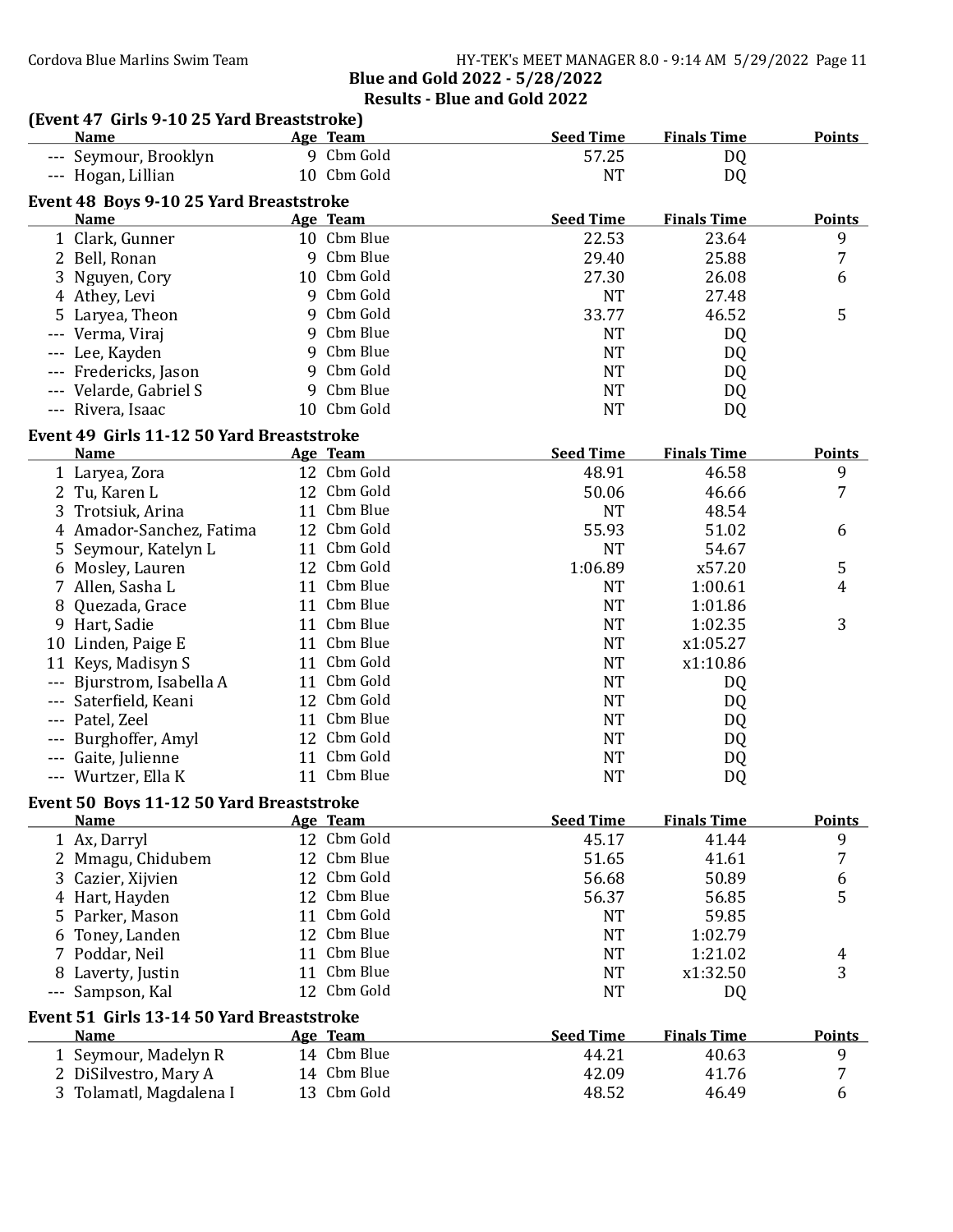## Results - Blue and Gold 2022

| (Event 51 Girls 13-14 50 Yard Breaststroke) |    |                         | <b>Seed Time</b> | <b>Finals Time</b> | <b>Points</b>           |
|---------------------------------------------|----|-------------------------|------------------|--------------------|-------------------------|
| <b>Name</b><br>4 Danelia, Nia               |    | Age Team<br>14 Cbm Gold | <b>NT</b>        | 1:00.02            | 5                       |
|                                             |    | 13 Cbm Gold             | <b>NT</b>        |                    |                         |
| --- Watson, Peyton                          |    | 14 Cbm Gold             |                  | DQ                 |                         |
| --- Du Val, Karsyn L                        |    |                         | 49.48            | DQ                 |                         |
| Event 52 Boys 13-14 50 Yard Breaststroke    |    |                         |                  |                    |                         |
| <b>Name</b>                                 |    | Age Team                | <b>Seed Time</b> | <b>Finals Time</b> | <b>Points</b>           |
| 1 Tu, Ryan K                                |    | 14 Cbm Blue             | 38.65            | 36.94              | 9                       |
| 2 Aebersold, Zackary J                      |    | 14 Cbm Gold             | 50.07            | 37.86              | 7                       |
| Cazier, Bhavik J<br>3                       |    | 14 Cbm Gold             | 37.96            | 38.18              | 6                       |
| Hartono, Owen D<br>4                        |    | 13 Cbm Gold             | 43.40            | 38.66              | 5                       |
| 5<br>Smith, Zion A                          |    | 14 Cbm Blue             | 44.73            | 43.09              | $\overline{\mathbf{4}}$ |
| Pham, Ethan<br>6                            |    | 14 Cbm Gold             | 45.23            | 44.11              | 3                       |
| Curl, Joshua J                              |    | 13 Cbm Blue             | 50.14            | 47.73              |                         |
| 8 Smirnov, Levi                             |    | 13 Cbm Blue             | 1:03.03          | 47.79              |                         |
| Schubin, Tyler S<br>9                       |    | 14 Cbm Gold             | 1:11.28          | x49.55             |                         |
| 10 Haynes, Caleb E                          |    | 13 Cbm Gold             | 55.42            | x50.82             |                         |
| --- Werner, Logan                           |    | 13 Cbm Blue             | <b>NT</b>        | DQ                 |                         |
| Haynes, Austin<br>$\cdots$                  |    | 13 Cbm Gold             | <b>NT</b>        | DQ                 |                         |
| Gaite, Justin<br>$- - -$                    |    | 14 Cbm Gold             | <b>NT</b>        | DQ                 |                         |
| Doan, Anthony<br>$\cdots$                   |    | 14 Cbm Blue             | 46.07            | DQ                 |                         |
| --- Wong, Isaac                             |    | 13 Cbm Blue             | <b>NT</b>        | DQ                 |                         |
| --- Nguyen, Coby                            |    | 14 Cbm Blue             | 38.75            | DQ                 |                         |
| Event 53 Girls 15-18 100 Yard Breaststroke  |    |                         |                  |                    |                         |
| <b>Name</b>                                 |    | Age Team                | <b>Seed Time</b> | <b>Finals Time</b> | <b>Points</b>           |
| 1 Pham, Erica                               |    | 16 Cbm Gold             | <b>NT</b>        | 1:27.39            | 9                       |
| 2 Ax, Katia                                 |    | 15 Cbm Blue             | <b>NT</b>        | 1:30.81            | 7                       |
| 3 Dressler, Kaiya                           |    | 15 Cbm Blue             | <b>NT</b>        | 1:35.08            |                         |
| 4 Smirnov, Ruth                             |    | 16 Cbm Gold             | <b>NT</b>        | 1:40.52            |                         |
| Bjurstrom, Brianna M<br>5                   |    | 16 Cbm Blue             | <b>NT</b>        | 1:40.57            | 6                       |
| 6 Doan, Kim                                 |    | 16 Cbm Blue             | <b>NT</b>        | 1:50.35            |                         |
| 7 Portillo, Selma E                         |    | 16 Cbm Blue             | <b>NT</b>        | x2:01.50           |                         |
| 8 Portillo, Celia                           |    | 15 Cbm Gold             | <b>NT</b>        | 2:08.19            | 5                       |
| 9 Velarde, Hailey V                         |    | 15 Cbm Gold             | <b>NT</b>        | 3:07.00            | $\overline{4}$          |
| Event 54 Boys 15-18 100 Yard Breaststroke   |    |                         |                  |                    |                         |
| Name                                        |    | Age Team                | <b>Seed Time</b> | <b>Finals Time</b> | <b>Points</b>           |
| 1 Tolamatl, Andrew D                        |    | 16 Cbm Gold             | 1:18.21          | 1:18.69            | 9                       |
| Rooney, Grant<br>2                          |    | 16 Cbm Blue             | <b>NT</b>        | 1:24.04            | 7                       |
| 3<br>Wurtzer, Caleb R                       |    | 15 Cbm Blue             | <b>NT</b>        | 1:27.24            |                         |
| Harrison, Noah<br>4                         |    | 16 Cbm Gold             | <b>NT</b>        | 1:28.72            | 6                       |
| Lee, Nathan<br>5.                           |    | 15 Cbm Gold             | <b>NT</b>        | 1:29.10            |                         |
| Cazier, Zekaia J<br>6                       |    | 16 Cbm Blue             | <b>NT</b>        | 1:29.79            | 5                       |
| Dressler, Jacob<br>7                        |    | 17 Cbm Gold             | <b>NT</b>        | 1:31.44            |                         |
| Justiniani, Cyrus L<br>8                    |    | 16 Cbm Blue             | <b>NT</b>        | 1:35.94            | 4                       |
| Garner, Vincent<br>9                        | 17 | Cbm Gold                | <b>NT</b>        | x1:43.96           | 3                       |
| Saterfield, Kahai<br>10                     | 15 | Cbm Blue                | <b>NT</b>        | x2:03.99           |                         |
| Marsh-Wood, Silas<br>$---$                  |    | 17 Cbm Blue             | <b>NT</b>        | DQ                 |                         |
| Lemison, Rodger<br>---                      |    | 18 Cbm Gold             | <b>NT</b>        | DQ                 |                         |
|                                             |    |                         |                  |                    |                         |
| Event 55 Girls 7-8 50 Yard Freestyle        |    |                         | <b>Seed Time</b> |                    |                         |
| <b>Name</b>                                 |    | Age Team<br>7 Cbm Blue  |                  | <b>Finals Time</b> | <b>Points</b>           |
| 1 Mmagu, Chioma G                           |    |                         | <b>NT</b>        | 47.99              |                         |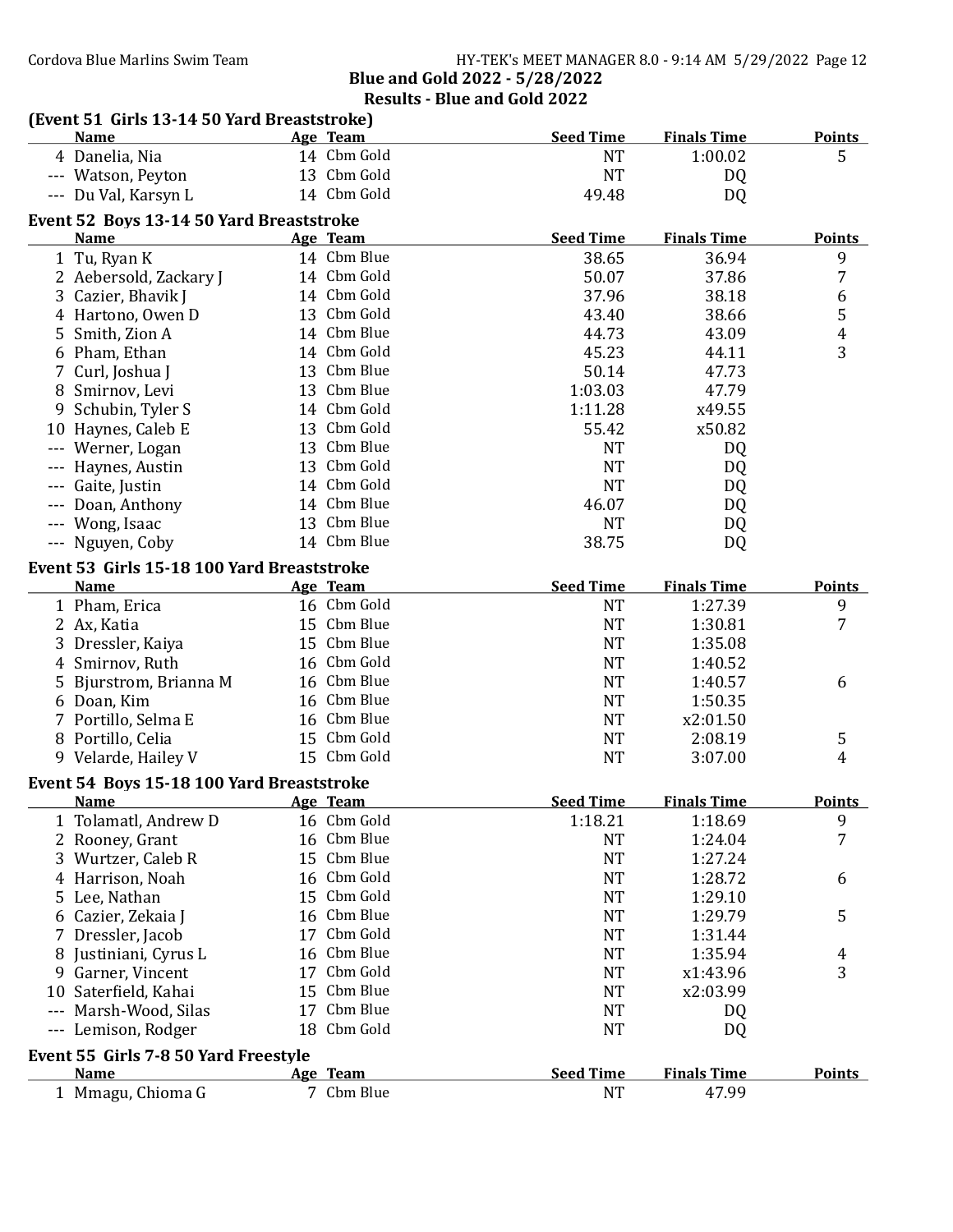### Cordova Blue Marlins Swim Team Team HY-TEK's MEET MANAGER 8.0 - 9:14 AM 5/29/2022 Page 13 Blue and Gold 2022 - 5/28/2022 Results - Blue and Gold 2022

## (Event 55 Girls 7-8 50 Yard Freestyle)

|    | <b>Name</b>                           |    | Age Team                  | <b>Seed Time</b> | <b>Finals Time</b> | <b>Points</b>    |  |  |  |  |
|----|---------------------------------------|----|---------------------------|------------------|--------------------|------------------|--|--|--|--|
|    | 2 Morgan, Makena                      |    | 8 Cbm Gold                | 58.37            | 56.90              | 9                |  |  |  |  |
|    | 3 Knifton, Taylor M                   | 7  | Cbm Blue                  | <b>NT</b>        | 59.41              |                  |  |  |  |  |
| 4  | Flitsch, Addison                      | 8  | Cbm Blue                  | <b>NT</b>        | 1:05.94            | 7                |  |  |  |  |
|    | 5 Gegogeine, Abigail A                | 7  | Cbm Gold                  | <b>NT</b>        | 1:09.90            |                  |  |  |  |  |
|    | 6 Millett, Harper                     | 7  | Cbm Gold                  | <b>NT</b>        | 1:13.96            | 6                |  |  |  |  |
|    | 7 Wilcox, Prestyn                     |    | Cbm Gold                  | <b>NT</b>        | 1:14.67            | 5                |  |  |  |  |
|    | 8 DiSilvestro, Abigail R              | 8  | Cbm Blue                  | <b>NT</b>        | 1:16.55            | 4                |  |  |  |  |
|    | 9 Beck, Amelia                        | 7  | Cbm Gold                  | <b>NT</b>        | x1:28.70           | 3                |  |  |  |  |
|    | 10 Bjurstrom, Sophia                  | 8  | Cbm Blue                  | <b>NT</b>        | x1:29.10           | $\overline{2}$   |  |  |  |  |
| 11 | Ngo, Elsa R                           |    | Cbm Blue                  | <b>NT</b>        | x1:37.06           |                  |  |  |  |  |
|    | 12 Matzinger, Brooke                  |    | Cbm Gold                  | <b>NT</b>        | x1:37.92           |                  |  |  |  |  |
|    |                                       |    |                           |                  |                    |                  |  |  |  |  |
|    | Event 56 Boys 7-8 50 Yard Freestyle   |    |                           |                  |                    |                  |  |  |  |  |
|    | <b>Name</b>                           |    | Age Team                  | <b>Seed Time</b> | <b>Finals Time</b> | <b>Points</b>    |  |  |  |  |
|    | 1 Del Toro, Julian                    |    | 8 Cbm Blue                | 1:06.62          | 1:00.18            | 9                |  |  |  |  |
|    | 2 Rivera, Matthew                     | 7  | Cbm Gold                  | <b>NT</b>        | 1:06.57            | 7                |  |  |  |  |
|    | 3 Wurtzer, Ian                        | 7  | Cbm Gold                  | <b>NT</b>        | 1:11.49            |                  |  |  |  |  |
|    | 4 Franklin, Carter                    | 8  | Cbm Gold                  | 1:08.50          | 1:13.91            | 6                |  |  |  |  |
|    | 5 Twining, Elijah                     | 7  | Cbm Gold                  | <b>NT</b>        | 1:19.39            |                  |  |  |  |  |
|    | 6 Cazier, Hendryk J                   | 8  | Cbm Blue                  | 1:17.52          | 1:22.71            | 5                |  |  |  |  |
|    | 7 Hogan, Lucas                        | 8  | Cbm Gold                  | <b>NT</b>        | x1:23.53           | $\boldsymbol{4}$ |  |  |  |  |
|    | 8 Lee, Elijah                         | 8  | Cbm Gold                  | <b>NT</b>        | x1:28.33           | 3                |  |  |  |  |
|    | 9 Woodland, James                     | 7  | Cbm Blue                  | <b>NT</b>        | 1:31.91            | $\overline{2}$   |  |  |  |  |
|    | 10 Herrle, Thomas                     | 7  | Cbm Blue                  | <b>NT</b>        | 1:36.46            |                  |  |  |  |  |
|    | 11 Roberts, Emmett S                  | 8  | Cbm Blue                  | <b>NT</b>        | x1:42.23           |                  |  |  |  |  |
|    | 12 Rodriguez, Robert                  | 7  | Cbm Blue                  | <b>NT</b>        | x2:17.11           | 1                |  |  |  |  |
|    | Event 57 Girls 9-10 50 Yard Freestyle |    |                           |                  |                    |                  |  |  |  |  |
|    | <b>Name</b>                           |    | Age Team                  | <b>Seed Time</b> | <b>Finals Time</b> | <b>Points</b>    |  |  |  |  |
|    | 1 Mmagu, Chidera                      |    | 9 Cbm Blue                | 40.25            | 37.75              | 9                |  |  |  |  |
|    | 2 Knifton, Marlee K                   |    | 10 Cbm Gold               | 42.64            | 38.01              | $\overline{7}$   |  |  |  |  |
| 3  | DiSilvestro, Susanna H                |    | 10 Cbm Gold               | 49.25            | 42.48              | 6                |  |  |  |  |
|    | 4 Tadlock, Eliza                      |    | 10 Cbm Blue               | 57.59            | 47.92              | 5                |  |  |  |  |
|    | 5 Herrle, Sophia                      |    | 10 Cbm Gold               | <b>NT</b>        | 51.80              |                  |  |  |  |  |
|    | 6 Bennett, Everly                     |    | 10 Cbm Blue               | 56.75            | 52.05              | 4                |  |  |  |  |
|    | Quezada, Faith                        | 9  | Cbm Blue                  | 1:02.84          | 52.62              |                  |  |  |  |  |
|    | 8 Hogan, Lillian                      |    | 10 Cbm Gold               | <b>NT</b>        | 52.84              |                  |  |  |  |  |
|    | 9 Mosley, Arden S                     | 9  | Cbm Gold                  | 55.12            | x54.84             | 3                |  |  |  |  |
|    | 10 Matzinger, Hailey M                |    | 10 Cbm Gold               | 59.72            | x54.97             | $\overline{2}$   |  |  |  |  |
|    | 11 Woodland, Ava                      | 9  | Cbm Gold                  | 59.91            | x55.32             |                  |  |  |  |  |
|    |                                       | 9  | Cbm Gold                  | 1:04.41          | x56.42             |                  |  |  |  |  |
|    | 12 Seymour, Brooklyn                  | 10 | Cbm Gold                  | NT               | x56.99             |                  |  |  |  |  |
|    | 13 Nguyen, Emily                      |    | Cbm Blue                  |                  |                    |                  |  |  |  |  |
|    | 14 Sampson, Addison                   | 10 | Cbm Blue                  | <b>NT</b>        | x1:02.04           |                  |  |  |  |  |
|    | 15 Schubin, Caitlyn                   | 10 | Cbm Blue                  | 1:10.06          | x1:02.11           |                  |  |  |  |  |
|    | 16 Hoang, Emma                        | 10 |                           | <b>NT</b>        | x1:10.36           |                  |  |  |  |  |
|    | 17 Ralston, Gwen E                    | 9  | Cbm Gold                  | <b>NT</b>        | x1:16.20           |                  |  |  |  |  |
|    | 18 Nguyen, Carol                      | 10 | Cbm Blue                  | <b>NT</b>        | x1:33.57           |                  |  |  |  |  |
|    |                                       |    |                           |                  |                    |                  |  |  |  |  |
|    | Event 58 Boys 9-10 50 Yard Freestyle  |    |                           |                  |                    |                  |  |  |  |  |
|    | <b>Name</b>                           |    | Age Team                  | <b>Seed Time</b> | <b>Finals Time</b> | <b>Points</b>    |  |  |  |  |
|    | 1 Clark, Gunner                       |    | 10 Cbm Blue<br>9 Cbm Gold | 37.33            | 39.28              | 9                |  |  |  |  |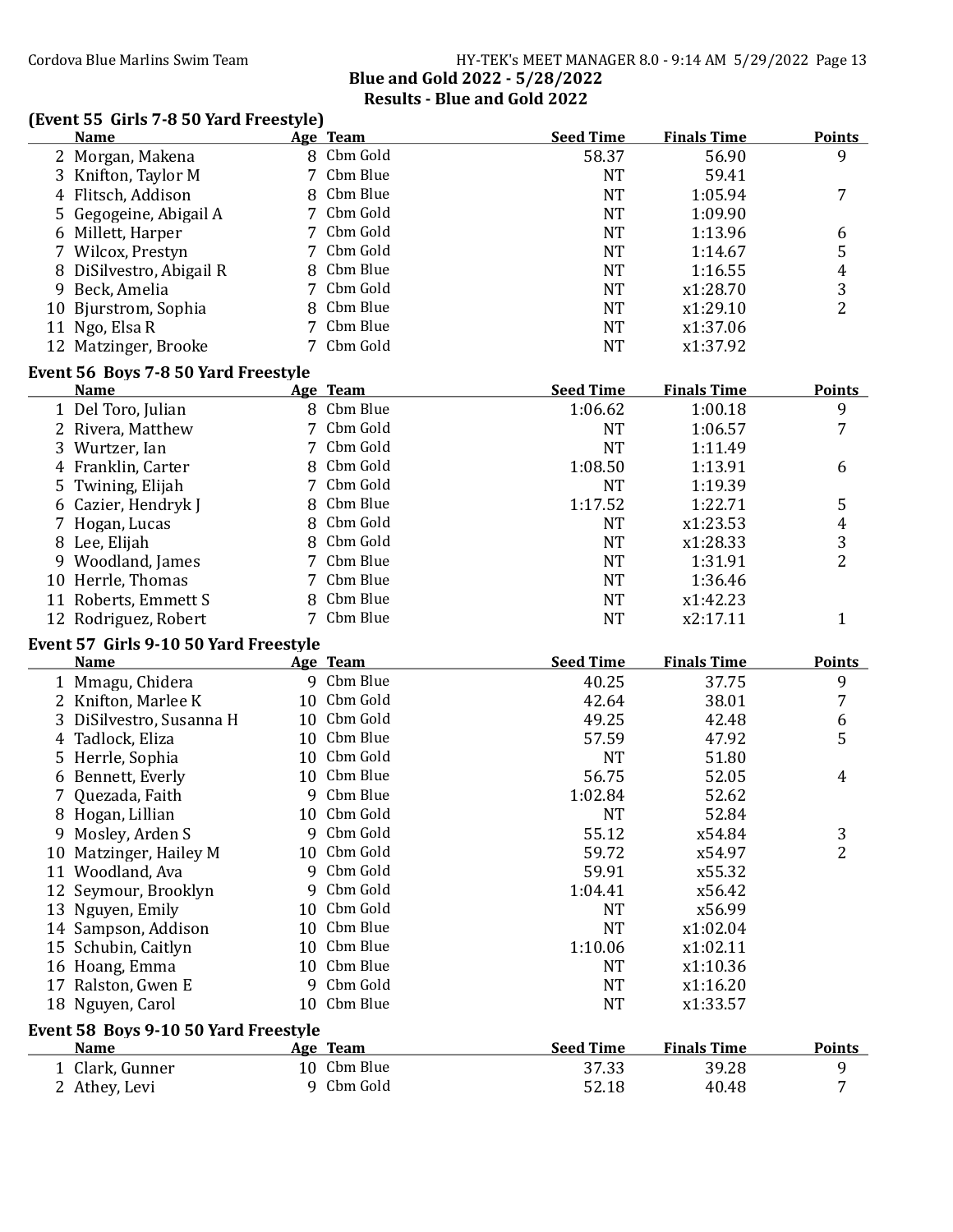### (Event 58 Boys 9-10 50 Yard Freestyle)

|    | <b>Name</b>                                           |   | Age Team    | <b>Seed Time</b> | <b>Finals Time</b> | <b>Points</b> |
|----|-------------------------------------------------------|---|-------------|------------------|--------------------|---------------|
|    | 3 Fredericks, Jason                                   |   | 9 Cbm Gold  | <b>NT</b>        | 41.49              |               |
|    | 4 Bell, Ronan                                         |   | 9 Cbm Blue  | 42.68            | 41.79              | 6             |
| 5  | Nguyen, Cory                                          |   | 10 Cbm Gold | 53.71            | 43.05              | 5             |
|    | 6 Laryea, Theon                                       |   | 9 Cbm Gold  | 58.98            | 49.09              | 4             |
| 7  | Rivera, Isaac                                         |   | 10 Cbm Gold | <b>NT</b>        | x1:05.85           | 3             |
|    | 8 Lee, Kayden                                         | 9 | Cbm Blue    | <b>NT</b>        | 1:07.99            |               |
|    | 9 Verma, Viraj                                        | 9 | Cbm Blue    | <b>NT</b>        | 1:11.66            |               |
|    | 10 Velarde, Gabriel S                                 |   | 9 Cbm Blue  | <b>NT</b>        | x1:35.59           | 2             |
|    | Event 59 Girls 11-12 100 Yard Freestyle               |   |             |                  |                    |               |
|    | <b>Name</b>                                           |   | Age Team    | <b>Seed Time</b> | <b>Finals Time</b> | <b>Points</b> |
|    | 1 Burghoffer, Amyl                                    |   | 12 Cbm Gold | <b>NT</b>        | 1:22.89            |               |
|    | 2 Trotsiuk, Arina                                     |   | 11 Cbm Blue | <b>NT</b>        | 1:22.90            |               |
| 3  | Quezada, Grace                                        |   | 11 Cbm Blue | <b>NT</b>        | 1:24.26            |               |
|    | 4 Wurtzer, Ella K                                     |   | 11 Cbm Blue | <b>NT</b>        | 1:28.38            |               |
| 5  | Seymour, Katelyn L                                    |   | 11 Cbm Gold | <b>NT</b>        | 1:28.71            | 9             |
|    | 6 Laryea, Zora                                        |   | 12 Cbm Gold | 1:32.22          | 1:31.54            | 7             |
|    | 7 Amador-Sanchez, Fatima                              |   | 12 Cbm Gold | 1:31.60          | 1:32.42            | 6             |
| 8  | Allen, Sasha L                                        |   | 11 Cbm Blue | <b>NT</b>        | 1:34.67            |               |
|    | 9 Mosley, Lauren                                      |   | 12 Cbm Gold | 1:49.76          | x1:36.19           | 5             |
|    | 10 Keys, Madisyn S                                    |   | 11 Cbm Gold | <b>NT</b>        | x1:38.62           |               |
|    | 11 Linden, Paige E                                    |   | 11 Cbm Blue | <b>NT</b>        | x1:39.44           |               |
|    | 12 Tu, Karen L                                        |   | 12 Cbm Gold | 1:50.16          | x1:39.96           |               |
|    | 13 Hart, Sadie                                        |   | 11 Cbm Blue | <b>NT</b>        | x1:43.87           |               |
|    | 14 Bjurstrom, Isabella A                              |   | 11 Cbm Gold | <b>NT</b>        | x1:47.07           |               |
|    | 15 Patel, Zeel                                        |   | 11 Cbm Blue | 49.22            | x1:50.71           | 4             |
|    | 16 Saterfield, Keani                                  |   | 12 Cbm Gold | <b>NT</b>        | x1:53.54           |               |
| 17 | Gaite, Julienne                                       |   | 11 Cbm Gold | <b>NT</b>        | x1:56.22           |               |
|    |                                                       |   |             |                  |                    |               |
|    | Event 60 Boys 11-12 100 Yard Freestyle<br><b>Name</b> |   | Age Team    | <b>Seed Time</b> | <b>Finals Time</b> | <b>Points</b> |
|    |                                                       |   | 12 Cbm Gold |                  |                    |               |
|    | 1 Ax, Darryl                                          |   | 12 Cbm Blue | 1:16.65          | 1:08.61            | 9<br>7        |
| 2  | Mmagu, Chidubem                                       |   | 12 Cbm Gold | 1:19.05          | 1:14.07            |               |
| 3  | Cazier, Xijvien                                       |   | 12 Cbm Blue | 1:37.27          | 1:21.22            | 6             |
| 4  | Hart, Hayden                                          |   |             | 1:46.96          | 1:35.39            | 5             |
| 5  | Toney, Landen                                         |   | 12 Cbm Blue | NT               | 1:36.79            | 4             |
|    | 6 Parker, Mason                                       |   | 11 Cbm Gold | <b>NT</b>        | 1:58.46            | 3             |
|    | 7 Poddar, Neil                                        |   | 11 Cbm Blue | NT               | 2:16.09            |               |
|    | 8 Laverty, Justin                                     |   | 11 Cbm Blue | <b>NT</b>        | x2:18.82           |               |
| 9. | Sampson, Kal                                          |   | 12 Cbm Gold | <b>NT</b>        | 3:03.66            |               |
|    | Event 61 Girls 13-14 100 Yard Freestyle               |   |             |                  |                    |               |
|    | <b>Name</b>                                           |   | Age Team    | <b>Seed Time</b> | <b>Finals Time</b> | <b>Points</b> |
|    | 1 Seymour, Madelyn R                                  |   | 14 Cbm Blue | 1:19.11          | 1:11.48            | 9             |
|    | 2 Tolamatl, Magdalena I                               |   | 13 Cbm Gold | 1:13.98          | 1:14.13            | 7             |
| 3  | DiSilvestro, Mary A                                   |   | 14 Cbm Blue | 1:24.96          | 1:17.91            | 6             |
|    | 4 Du Val, Karsyn L                                    |   | 14 Cbm Gold | 1:33.71          | 1:32.72            | 5             |
|    | 5 Danelia, Nia                                        |   | 14 Cbm Gold | <b>NT</b>        | 1:39.36            | 4             |
|    | Event 62 Boys 13-14 100 Yard Freestyle                |   |             |                  |                    |               |
|    | <b>Name</b>                                           |   | Age Team    | <b>Seed Time</b> | <b>Finals Time</b> | <b>Points</b> |
|    | 1 Tu, Ryan K                                          |   | 14 Cbm Blue | 1:02.77          | 1:02.07            | 9             |
|    | 2 Cazier, Bhavik J                                    |   | 14 Cbm Gold | 1:18.37          | 1:10.58            | 7             |
|    |                                                       |   |             |                  |                    |               |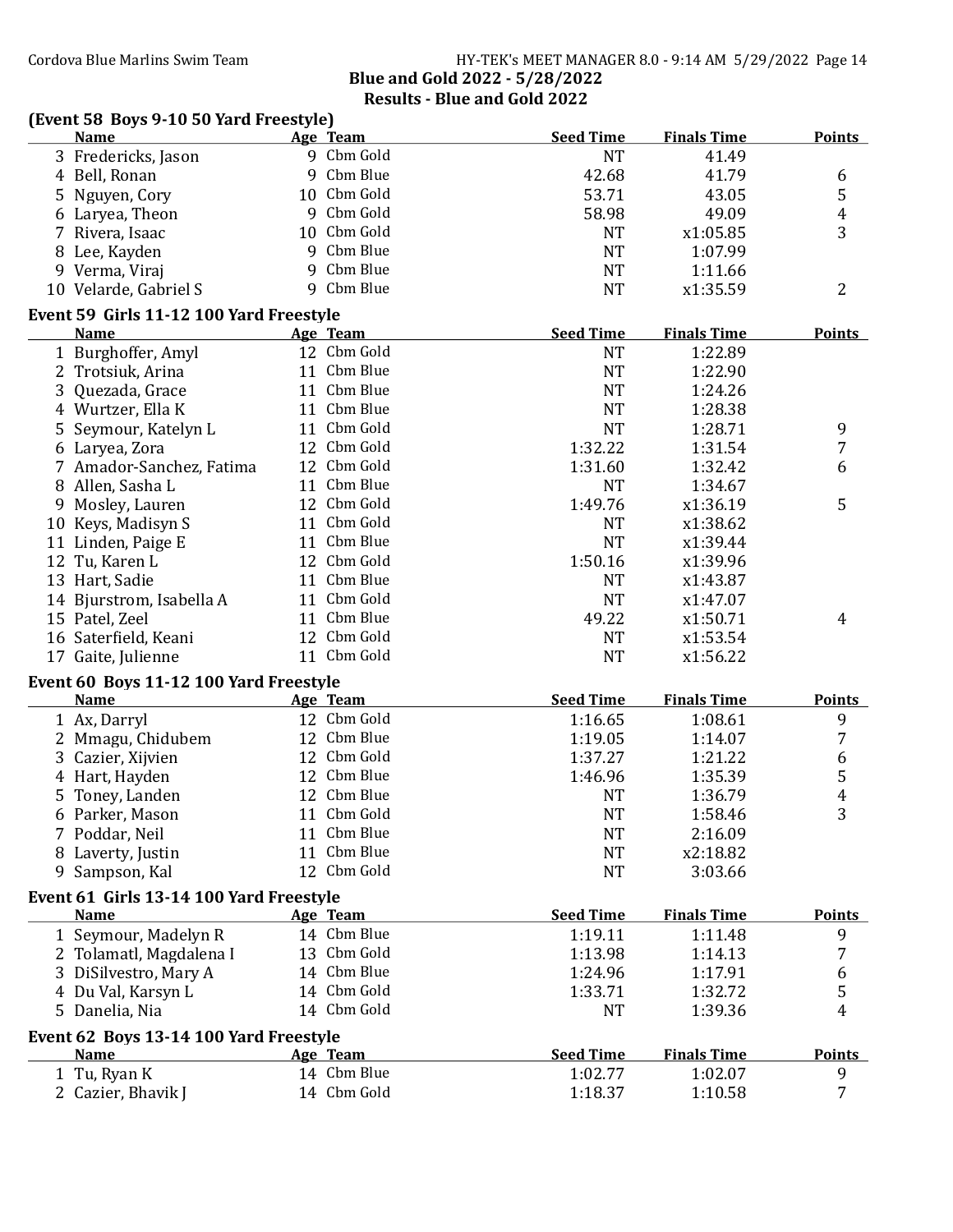### Cordova Blue Marlins Swim Team Team HY-TEK's MEET MANAGER 8.0 - 9:14 AM 5/29/2022 Page 15 Blue and Gold 2022 - 5/28/2022 Results - Blue and Gold 2022

### (Event 62 Boys 13-14 100 Yard Freestyle)

|    | <b>Name</b>                             |    | Age Team                   | <b>Seed Time</b> | <b>Finals Time</b> | <b>Points</b>       |
|----|-----------------------------------------|----|----------------------------|------------------|--------------------|---------------------|
|    | 3 Aebersold, Zackary J                  |    | 14 Cbm Gold                | 1:20.53          | 1:11.62            | 6                   |
|    | 4 Schubin, Tyler S                      |    | 14 Cbm Gold                | 1:27.83          | 1:11.70            | 5                   |
|    | 5 Hartono, Owen D                       |    | 13 Cbm Gold                | 1:25.68          | 1:13.89            | 4                   |
|    | 6 Haynes, Caleb E                       |    | 13 Cbm Gold                | 1:23.34          | x1:17.12           |                     |
|    | 7 Nguyen, Coby                          |    | 14 Cbm Blue                | 1:23.64          | 1:18.10            | 3                   |
|    | 8 Gaite, Justin                         |    | 14 Cbm Gold                | <b>NT</b>        | x1:19.15           |                     |
|    | 9 Haynes, Austin                        |    | 13 Cbm Gold                | 1:37.81          | x1:20.86           |                     |
|    | 10 Pham, Ethan                          |    | 14 Cbm Gold                | 1:32.67          | x1:22.58           |                     |
|    | 11 Doan, Anthony                        |    | 14 Cbm Blue                | 1:21.55          | 1:24.76            | $\overline{2}$      |
|    | 12 Smirnov, Levi                        |    | 13 Cbm Blue                | 1:33.15          | 1:28.14            |                     |
|    | 13 Werner, Logan                        |    | 13 Cbm Blue                | <b>NT</b>        | x1:29.05           |                     |
|    | 14 Smith, Zion A                        |    | 14 Cbm Blue                | 1:30.32          | x1:30.55           |                     |
|    | 15 Wong, Isaac                          |    | 13 Cbm Blue                | <b>NT</b>        | x1:39.45           |                     |
|    | 16 Curl, Joshua J                       |    | 13 Cbm Blue                | 1:46.37          | x1:41.88           |                     |
|    | Event 63 Girls 15-18 100 Yard Freestyle |    |                            |                  |                    |                     |
|    | <b>Name</b>                             |    | Age Team                   | <b>Seed Time</b> | <b>Finals Time</b> | <b>Points</b>       |
|    | 1 Dressler, Kaiya                       |    | 15 Cbm Blue                | 1:11.85          | 1:07.74            | 9                   |
|    | 2 Smirnov, Ruth                         |    | 16 Cbm Gold                | 1:27.59          | 1:14.69            | 7                   |
|    | 3 Ax, Katia                             |    | 15 Cbm Blue                | 1:15.10          | 1:15.12            | 6                   |
|    | 4 Pham, Erica                           |    | 16 Cbm Gold                | 1:19.31          | 1:16.86            | 5                   |
| 5. | Bjurstrom, Brianna M                    |    | 16 Cbm Blue                | <b>NT</b>        | 1:17.95            |                     |
|    | 6 Doan, Kim                             |    | 16 Cbm Blue                | 1:12.62          | 1:22.58            | 4                   |
|    | 7 Portillo, Selma E                     |    | 16 Cbm Blue                | 1:29.59          | x1:32.70           | 3                   |
|    | 8 Portillo, Celia                       |    | 15 Cbm Gold                | 1:34.21          | 1:45.27            |                     |
|    | 9 Velarde, Hailey V                     |    | 15 Cbm Gold                | <b>NT</b>        | 1:58.80            |                     |
|    |                                         |    |                            |                  |                    |                     |
|    | Event 64 Boys 15-18 100 Yard Freestyle  |    |                            |                  |                    |                     |
|    | <b>Name</b>                             |    | Age Team                   | <b>Seed Time</b> | <b>Finals Time</b> | <b>Points</b>       |
|    | 1 Rooney, Grant                         |    | 16 Cbm Blue<br>17 Cbm Gold | 56.77            | 58.24              | 9                   |
|    | 2 Dressler, Jacob                       |    | 16 Cbm Blue                | 58.17            | 1:00.15            | 7                   |
| 3  | Cazier, Zekaia J                        |    | 16 Cbm Gold                | 1:02.60          | 1:02.35            | 6                   |
|    | 4 Harrison, Noah                        |    |                            | 1:11.68          | 1:03.85            | 5                   |
|    | 5 Tolamatl, Andrew D                    |    | 16 Cbm Gold                | 1:01.09          | 1:07.78            | $\boldsymbol{4}$    |
|    | 6 Lee, Nathan                           |    | 15 Cbm Gold                | 1:04.51          | 1:09.05            | 3<br>$\overline{2}$ |
|    | 7 Wurtzer, Caleb R                      |    | 15 Cbm Blue                | 1:17.08          | 1:10.30            |                     |
|    | 8 Justiniani, Cyrus L                   |    | 16 Cbm Blue                | <b>NT</b>        | 1:17.03            |                     |
| 9. | Garner, Vincent                         |    | 17 Cbm Gold                | 1:13.66          | x1:19.90           |                     |
|    | 10 Saterfield, Kahai                    |    | 15 Cbm Blue                | <b>NT</b>        | x1:39.88           |                     |
|    | 11 Marsh-Wood, Silas                    | 17 | Cbm Blue                   | 2:15.45          | x2:15.98           |                     |
|    | 12 Lemison, Rodger                      | 18 | Cbm Gold                   | 2:16.13          | x2:40.27           |                     |
|    | Event 65 Girls 7-8 25 Yard Butterfly    |    |                            |                  |                    |                     |
|    | <b>Name</b>                             |    | Age Team                   | <b>Seed Time</b> | <b>Finals Time</b> | <b>Points</b>       |
|    | 1 Morgan, Makena                        |    | 8 Cbm Gold                 | 25.07            | 27.40              | 9                   |
|    | Knifton, Taylor M                       |    | Cbm Blue                   | <b>NT</b>        | 28.32              | 7                   |
| 3  | Flitsch, Addison                        | 8  | Cbm Blue                   | <b>NT</b>        | 31.71              | 6                   |
|    | Gegogeine, Abigail A                    | 7  | Cbm Gold                   | <b>NT</b>        | 34.52              |                     |
|    | 5 DiSilvestro, Abigail R                |    | Cbm Blue                   | <b>NT</b>        | 35.40              |                     |
|    | 6 Ngo, Elsa R                           | 7  | Cbm Blue                   | <b>NT</b>        | 44.40              |                     |
| 7. | Beck, Amelia                            |    | Cbm Gold                   | <b>NT</b>        | 48.64              |                     |
|    | 8 Millett, Harper                       |    | 7 Cbm Gold                 | <b>NT</b>        | 59.49              |                     |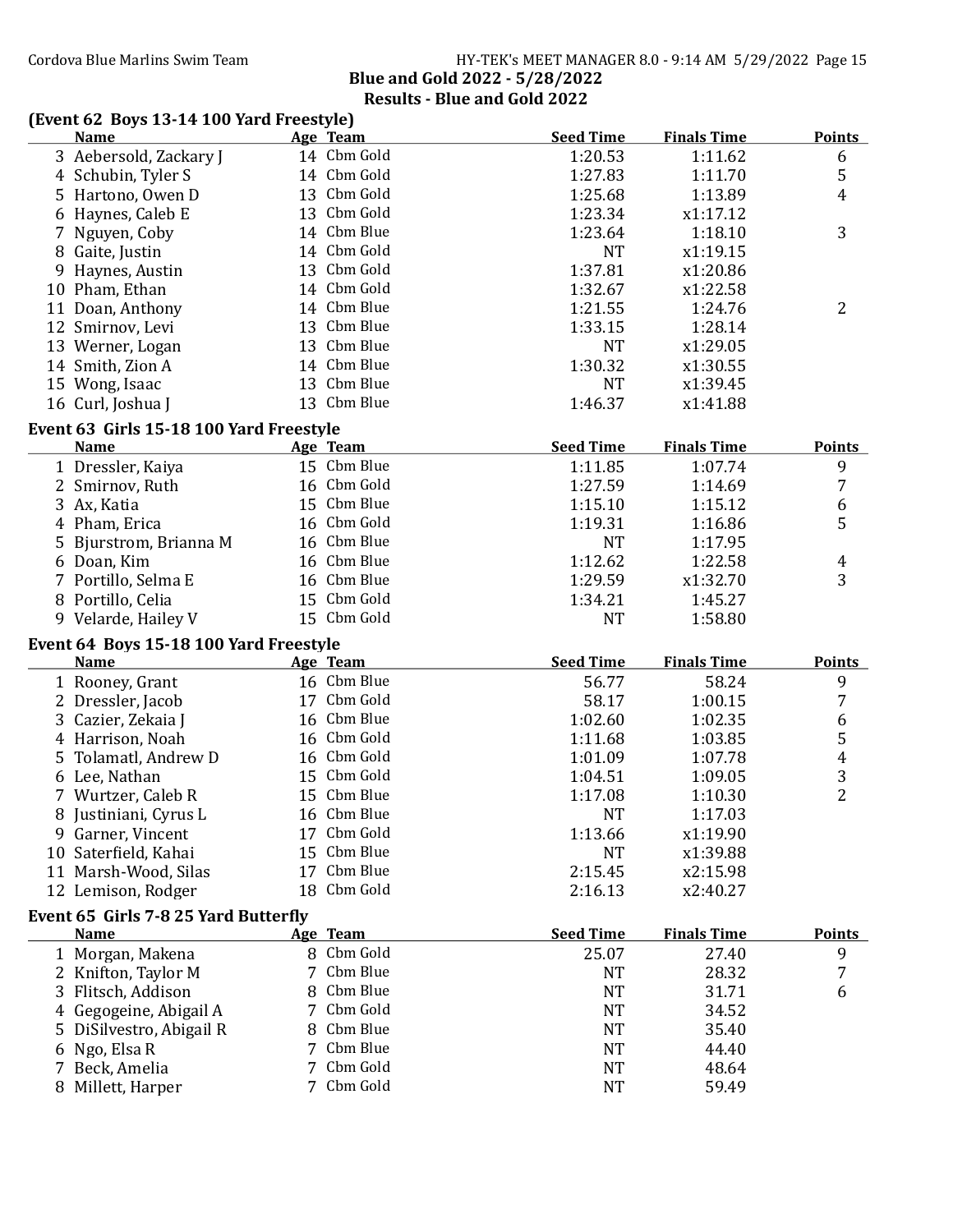(Event 65 Girls 7-8 25 Yard Butterfly)<br>Name Age Team

Age Team Seed Time Finals Time Points

|         | --- Wilcox, Prestyn                   | 7  | Cbm Gold    | <b>NT</b>        | DQ                 |               |
|---------|---------------------------------------|----|-------------|------------------|--------------------|---------------|
|         | --- Bjurstrom, Sophia                 | 8  | Cbm Blue    | <b>NT</b>        | DQ                 |               |
|         | --- Mmagu, Chioma G                   | 7  | Cbm Blue    | <b>NT</b>        | DQ                 |               |
|         | --- Matzinger, Brooke                 | 7  | Cbm Gold    | <b>NT</b>        | DQ                 |               |
|         | Event 66 Boys 7-8 25 Yard Butterfly   |    |             |                  |                    |               |
|         | <b>Name</b>                           |    | Age Team    | <b>Seed Time</b> | <b>Finals Time</b> | <b>Points</b> |
|         | 1 Franklin, Carter                    |    | 8 Cbm Gold  | <b>NT</b>        | 36.84              | 9             |
|         | --- Woodland, James                   | 7  | Cbm Blue    | <b>NT</b>        | DQ                 |               |
|         | --- Wurtzer, Ian                      | 7  | Cbm Gold    | <b>NT</b>        | DQ                 |               |
|         | --- Roberts, Emmett S                 | 8  | Cbm Blue    | <b>NT</b>        | DQ                 |               |
| $- - -$ | Herrle, Thomas                        | 7  | Cbm Blue    | <b>NT</b>        | DQ                 |               |
| $---$   | Twining, Elijah                       | 7  | Cbm Gold    | <b>NT</b>        | DQ                 |               |
|         | Rivera, Matthew                       | 7  | Cbm Gold    | <b>NT</b>        | DQ                 |               |
|         | Hogan, Lucas                          | 8  | Cbm Gold    | <b>NT</b>        | DQ                 |               |
|         | --- Lee, Elijah                       | 8  | Cbm Gold    | <b>NT</b>        | DQ                 |               |
|         | --- Cazier, Hendryk J                 | 8  | Cbm Blue    | <b>NT</b>        | DQ                 |               |
|         | --- Del Toro, Julian                  | 8  | Cbm Blue    | <b>NT</b>        | DQ                 |               |
|         | --- Rodriguez, Robert                 | 7  | Cbm Blue    | <b>NT</b>        | DQ                 |               |
|         |                                       |    |             |                  |                    |               |
|         | Event 67 Girls 9-10 25 Yard Butterfly |    |             |                  |                    |               |
|         | <b>Name</b>                           |    | Age Team    | <b>Seed Time</b> | <b>Finals Time</b> | <b>Points</b> |
|         | 1 Knifton, Marlee K                   |    | 10 Cbm Gold | 24.32            | 19.12              | 9             |
|         | 2 Mmagu, Chidera                      | 9  | Cbm Blue    | 18.24            | 19.54              | 7             |
|         | 3 DiSilvestro, Susanna H              |    | 10 Cbm Gold | 25.29            | 23.00              | 6             |
|         | 4 Quezada, Faith                      | 9  | Cbm Blue    | 27.97            | 27.63              | 5             |
|         | 5 Nguyen, Emily                       | 10 | Cbm Gold    | <b>NT</b>        | 29.31              |               |
|         | Bennett, Everly                       | 10 | Cbm Blue    | 28.11            | 29.35              | 4             |
| 7       | Sampson, Addison                      | 10 | Cbm Blue    | <b>NT</b>        | 31.20              |               |
| 8       | Seymour, Brooklyn                     | 9  | Cbm Gold    | <b>NT</b>        | 32.27              |               |
| 9       | Mosley, Arden S                       | 9  | Cbm Gold    | <b>NT</b>        | x33.53             |               |
|         | 10 Herrle, Sophia                     | 10 | Cbm Gold    | <b>NT</b>        | x37.57             |               |
|         | 11 Hoang, Emma                        | 10 | Cbm Blue    | <b>NT</b>        | x39.14             |               |
|         | Woodland, Ava                         | 9  | Cbm Gold    | <b>NT</b>        | DQ                 |               |
|         | Matzinger, Hailey M                   | 10 | Cbm Gold    | 29.67            | DQ                 |               |
|         | Nguyen, Carol                         | 10 | Cbm Blue    | <b>NT</b>        | DQ                 |               |
|         | Schubin, Caitlyn                      | 10 | Cbm Blue    | <b>NT</b>        | DQ                 |               |
| ---     | Hogan, Lillian                        |    | 10 Cbm Gold | <b>NT</b>        | DQ                 |               |
|         | Tadlock, Eliza                        |    | 10 Cbm Blue | <b>NT</b>        | DQ                 |               |
|         | Ralston, Gwen E                       | 9  | Cbm Gold    | <b>NT</b>        | DQ                 |               |
|         | Event 68 Boys 9-10 25 Yard Butterfly  |    |             |                  |                    |               |
|         | <b>Name</b>                           |    | Age Team    | <b>Seed Time</b> | <b>Finals Time</b> | <b>Points</b> |
|         | 1 Bell, Ronan                         |    | 9 Cbm Blue  | 30.93            | 23.02              | 9             |
|         | 2 Clark, Gunner                       | 10 | Cbm Blue    | 26.25            | 25.15              | 7             |
| 3       | Athey, Levi                           | q  | Cbm Gold    | 33.29            | 28.00              | 6             |
|         | 4 Laryea, Theon                       | q  | Cbm Gold    | 29.69            | 28.84              | 5             |
|         | 5 Fredericks, Jason                   | 9  | Cbm Gold    | <b>NT</b>        | 32.25              |               |
|         | Parker, Cameron                       | 9  | Cbm Blue    | <b>NT</b>        | DQ                 |               |
|         | Verma, Viraj                          | 9  | Cbm Blue    | <b>NT</b>        | DQ                 |               |
|         | Rivera, Isaac                         | 10 | Cbm Gold    | <b>NT</b>        | DQ                 |               |
|         |                                       |    | 9 Cbm Blue  | NT               |                    |               |
|         | Lee, Kayden                           |    |             |                  | DQ                 |               |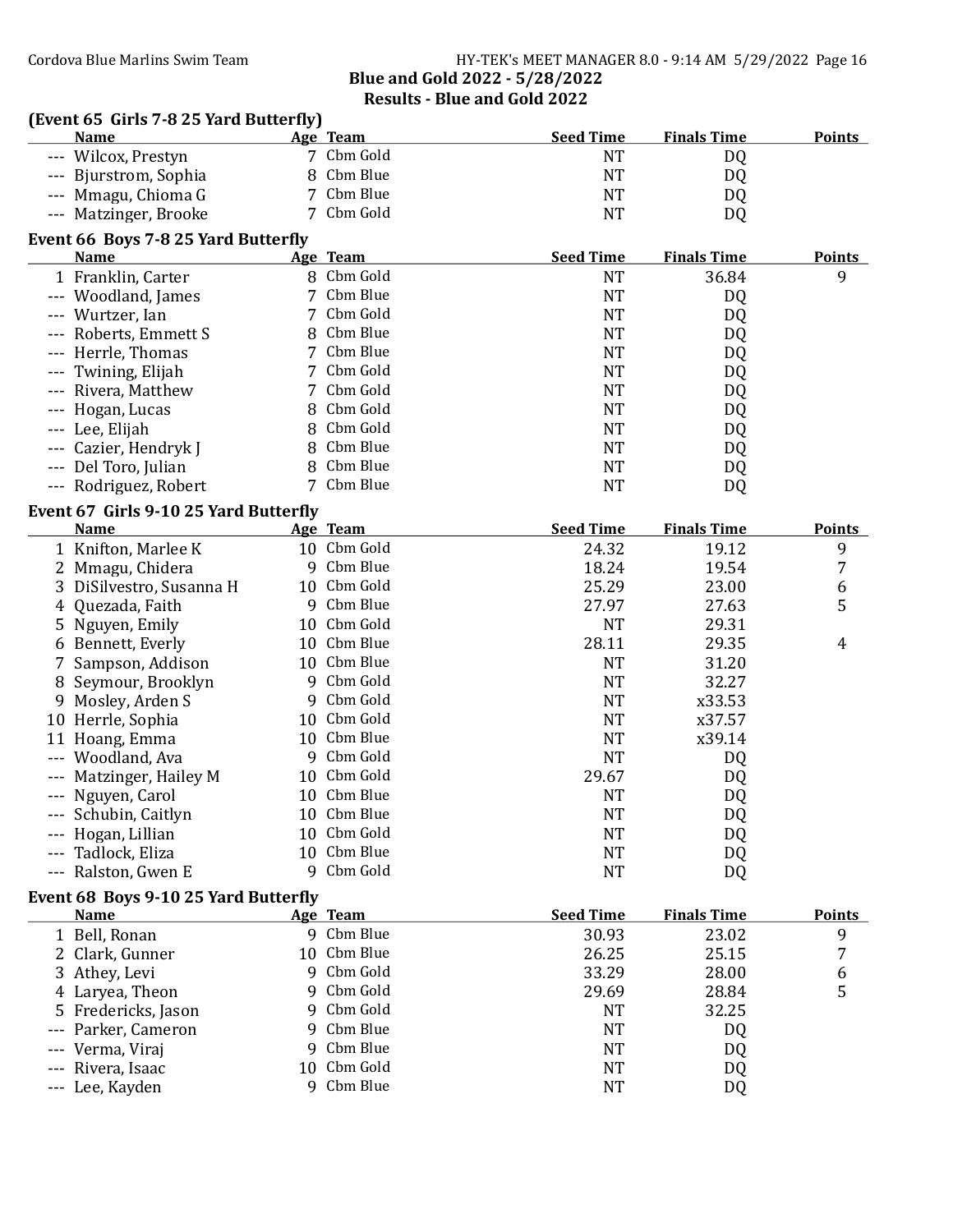### Cordova Blue Marlins Swim Team Team HY-TEK's MEET MANAGER 8.0 - 9:14 AM 5/29/2022 Page 17 Blue and Gold 2022 - 5/28/2022 Results - Blue and Gold 2022

| (Event 68 Boys 9-10 25 Yard Butterfly) |             |                  |                    |               |
|----------------------------------------|-------------|------------------|--------------------|---------------|
| <b>Name</b>                            | Age Team    | <b>Seed Time</b> | <b>Finals Time</b> | <b>Points</b> |
| --- Nguyen, Cory                       | 10 Cbm Gold | 26.71            | DQ                 |               |
| --- Velarde, Gabriel S                 | 9 Cbm Blue  | <b>NT</b>        | DQ                 |               |
| Event 69 Girls 11-12 50 Yard Butterfly |             |                  |                    |               |
| <b>Name</b>                            | Age Team    | <b>Seed Time</b> | <b>Finals Time</b> | <b>Points</b> |
| 1 Burghoffer, Amyl                     | 12 Cbm Gold | <b>NT</b>        | 38.47              |               |
| 2 Quezada, Grace                       | 11 Cbm Blue | <b>NT</b>        | 44.56              |               |
| 3 Seymour, Katelyn L                   | 11 Cbm Gold | <b>NT</b>        | 45.03              |               |
| 4 Wurtzer, Ella K                      | 11 Cbm Blue | <b>NT</b>        | 46.60              |               |
| 5 Laryea, Zora                         | 12 Cbm Gold | 51.98            | 47.70              | 9             |
| 6 Amador-Sanchez, Fatima               | 12 Cbm Gold | 56.29            | 49.71              | 7             |
| 7 Tu, Karen L                          | 12 Cbm Gold | 56.15            | x50.91             | 6             |
| 8 Mosley, Lauren                       | 12 Cbm Gold | 1:04.95          | x52.29             | 5             |
| 9 Linden, Paige E                      | 11 Cbm Blue | <b>NT</b>        | 54.76              | 4             |
| 10 Keys, Madisyn S                     | 11 Cbm Gold | <b>NT</b>        | x1:02.47           |               |
| 11 Hart, Sadie                         | 11 Cbm Blue | <b>NT</b>        | 1:04.41            |               |
| 12 Patel, Zeel                         | 11 Cbm Blue | <b>NT</b>        | x1:15.33           | 3             |
| Saterfield, Keani                      | 12 Cbm Gold | <b>NT</b>        | DQ                 |               |
| Gaite, Julienne                        | 11 Cbm Gold | <b>NT</b>        | DQ                 |               |
| --- Bjurstrom, Isabella A              | 11 Cbm Gold | <b>NT</b>        | DQ                 |               |
| --- Allen, Sasha L                     | 11 Cbm Blue | <b>NT</b>        | DQ                 |               |
| --- Trotsiuk, Arina                    | 11 Cbm Blue | <b>NT</b>        | DQ                 |               |
|                                        |             |                  |                    |               |
| Event 70 Boys 11-12 50 Yard Butterfly  |             |                  |                    |               |
| <b>Name</b>                            | Age Team    | <b>Seed Time</b> | <b>Finals Time</b> | <b>Points</b> |
| 1 Ax, Darryl                           | 12 Cbm Gold | 36.26            | 34.06              | 9             |
| 2 Mmagu, Chidubem                      | 12 Cbm Blue | 38.03            | 36.86              | 7             |
| 3 Cazier, Xijvien                      | 12 Cbm Gold | 1:01.61          | 51.86              | 6             |
| 4 Hart, Hayden                         | 12 Cbm Blue | 1:05.35          | 58.73              | 5             |
| --- Parker, Mason                      | 11 Cbm Gold | <b>NT</b>        | DQ                 |               |
| Sampson, Kal                           | 12 Cbm Gold | <b>NT</b>        | DQ                 |               |
| --- Poddar, Neil                       | 11 Cbm Blue | <b>NT</b>        | DQ                 |               |
| --- Laverty, Justin                    | 11 Cbm Blue | <b>NT</b>        | DQ                 |               |
| Event 71 Girls 13-14 50 Yard Butterfly |             |                  |                    |               |
| <b>Name</b>                            | Age Team    | <b>Seed Time</b> | <b>Finals Time</b> | <b>Points</b> |
| 1 Seymour, Madelyn R                   | 14 Cbm Blue | 39.32            | 38.03              | 9             |
| 2 Tolamatl, Magdalena I                | 13 Cbm Gold | 46.82            | 39.52              | 7             |
| 3 DiSilvestro, Mary A                  | 14 Cbm Blue | 51.11            | 39.91              | 6             |
| 4 Du Val, Karsyn L                     | 14 Cbm Gold | <b>NT</b>        | 51.86              | 5             |
| 5 Danelia, Nia                         | 14 Cbm Gold | <b>NT</b>        | 55.25              | 4             |
| Event 72 Boys 13-14 50 Yard Butterfly  |             |                  |                    |               |
| <b>Name</b>                            | Age Team    | <b>Seed Time</b> | <b>Finals Time</b> | <b>Points</b> |
| 1 Tu, Ryan K                           | 14 Cbm Blue | 30.48            | 29.43              | 9             |
| 2 Aebersold, Zackary J                 | 14 Cbm Gold |                  |                    | 7             |
|                                        | 14 Cbm Gold | 45.18            | 37.10              |               |
| 3 Cazier, Bhavik J                     | 13 Cbm Gold | 40.18            | 37.81              | 6             |
| 4 Hartono, Owen D                      |             | 47.55            | 38.55              | 5             |
| 5 Nguyen, Coby                         | 14 Cbm Blue | 39.81            | 39.95              | 4             |
| 6 Schubin, Tyler S                     | 14 Cbm Gold | 1:06.12          | 41.01              |               |
| 7 Gaite, Justin                        | 14 Cbm Gold | <b>NT</b>        | x45.20             |               |
| 8 Pham, Ethan                          | 14 Cbm Gold | 43.24            | x46.09             | 3             |
| 9 Haynes, Caleb E                      | 13 Cbm Gold | 51.83            | x46.18             |               |